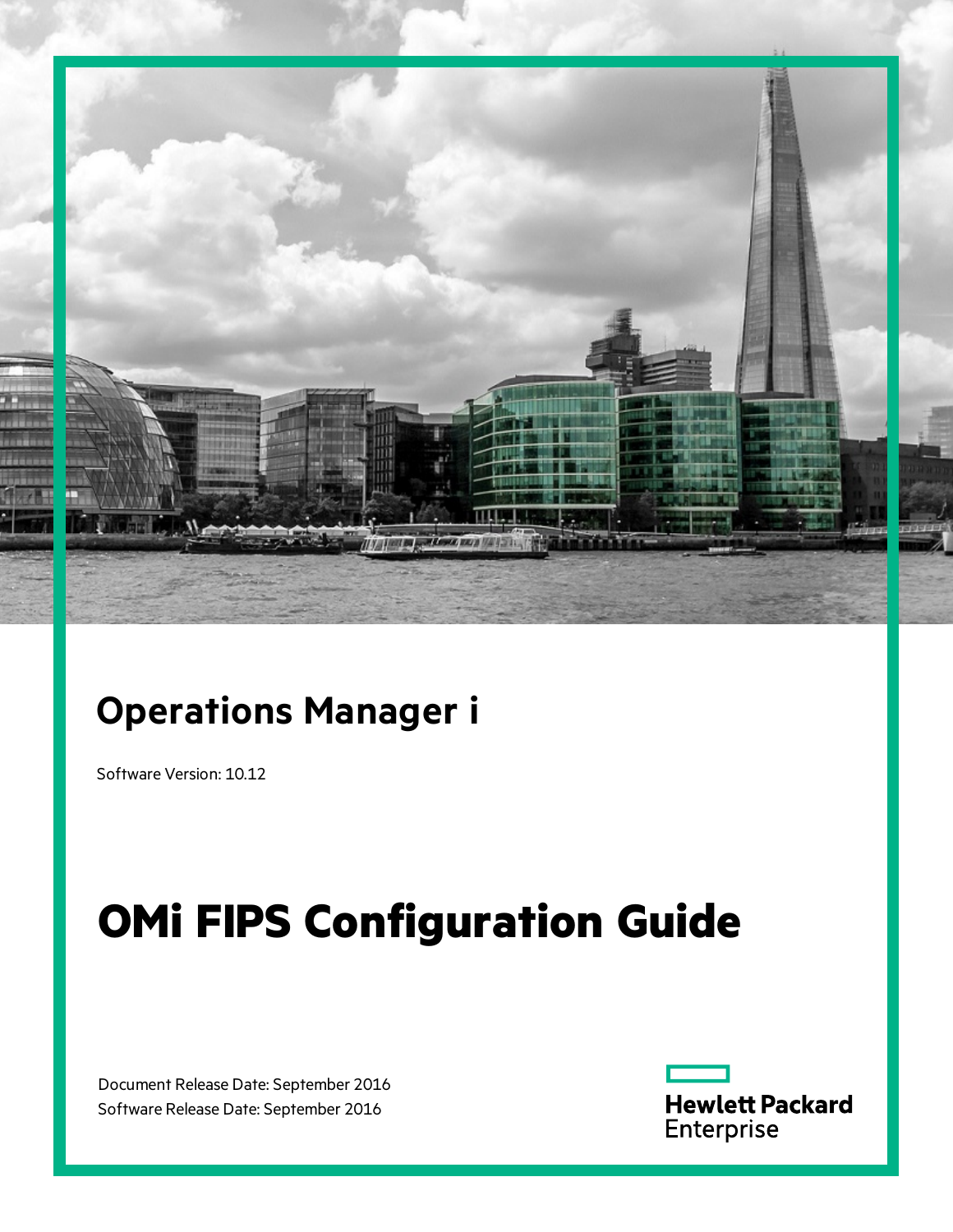#### Legal Notices

#### **Warranty**

The only warranties for Hewlett Packard Enterprise products and services are set forth in the express warranty statements accompanying such products and services. Nothing herein should be construed as constituting an additional warranty. Hewlett Packard Enterprise shall not be liable for technical or editorial errors or omissions contained herein. The information contained herein is subject to change without notice.

#### Restricted Rights Legend

Confidential computer software. Valid license from Hewlett Packard Enterprise required for possession, use or copying. Consistent with FAR 12.211 and 12.212, Commercial Computer Software, Computer Software Documentation, and Technical Data for Commercial Items are licensed to the U.S. Government under vendor's standard commercial license.

#### Copyright Notice

© 2016 Hewlett Packard Enterprise Development LP

#### Trademark Notices

Adobe® and Acrobat® are trademarks of Adobe Systems Incorporated.

AMD, the AMD Arrow symbol and ATI are trademarks of Advanced Micro Devices, Inc.

Citrix® and XenDesktop® are registered trademarks of Citrix Systems, Inc. and/or one more of its subsidiaries, and may be registered in the United States Patent and Trademark Office and in other countries.

Google™ and Google Maps™ are trademarks of Google Inc.

Intel®, Itanium®, Pentium®, and Intel® Xeon® are trademarks of Intel Corporation in the U.S. and other countries.

iPad® and iPhone® are trademarks of Apple Inc.

Java is a registered trademark of Oracle and/or its affiliates.

Linux® is the registered trademark of Linus Torvalds in the U.S. and other countries.

Microsoft®, Windows®, Lync®, Windows NT®, Windows® XP, Windows Vista® and Windows Server® are either registered trademarks or trademarks of Microsoft Corporation in the United States and/or other countries.

NVIDIA® is a trademark and/or registered trademark of NVIDIA Corporation in the U.S. and other countries.

Oracle is a registered trademark of Oracle Corporation and/or its affiliates.

Red Hat® is a registered trademark of Red Hat, Inc. in the United States and other countries.

SAP® is the trademark or registered trademark of SAP SE in Germany and in several other countries.

UNIX® is a registered trademark of The Open Group.

#### Documentation Updates

The title page of this document contains the following identifying information:

- Software Version number, which indicates the software version.
- <sup>l</sup> Document Release Date, which changes each time the document is updated.
- Software Release Date, which indicates the release date of this version of the software.

To check for recent updates or to verify that you are using the most recent edition of a document, go to: <https://softwaresupport.hpe.com/>.

This site requires that you register for an HP Passport and to sign in. To register for an HP Passport ID, click **Register** on the HPE Software Support site or click **Create an Account** on the HP Passport login page.

You will also receive updated or new editions if you subscribe to the appropriate product support service. Contact your HPE sales representative for details.

#### **Support**

Visit the HPE Software Support site at: [https://softwaresupport.hpe.com.](https://softwaresupport.hpe.com/)

This website provides contact information and details about the products, services, and support that HPE Software offers.

HPE Software online support provides customer self-solve capabilities. It provides a fast and efficient way to access interactive technical support tools needed to manage your business. As a valued support customer, you can benefit by using the support website to:

- Search for knowledge documents of interest
- Submit and track support cases and enhancement requests • Download software patches
- Manage support contracts
- Look up HPE support contacts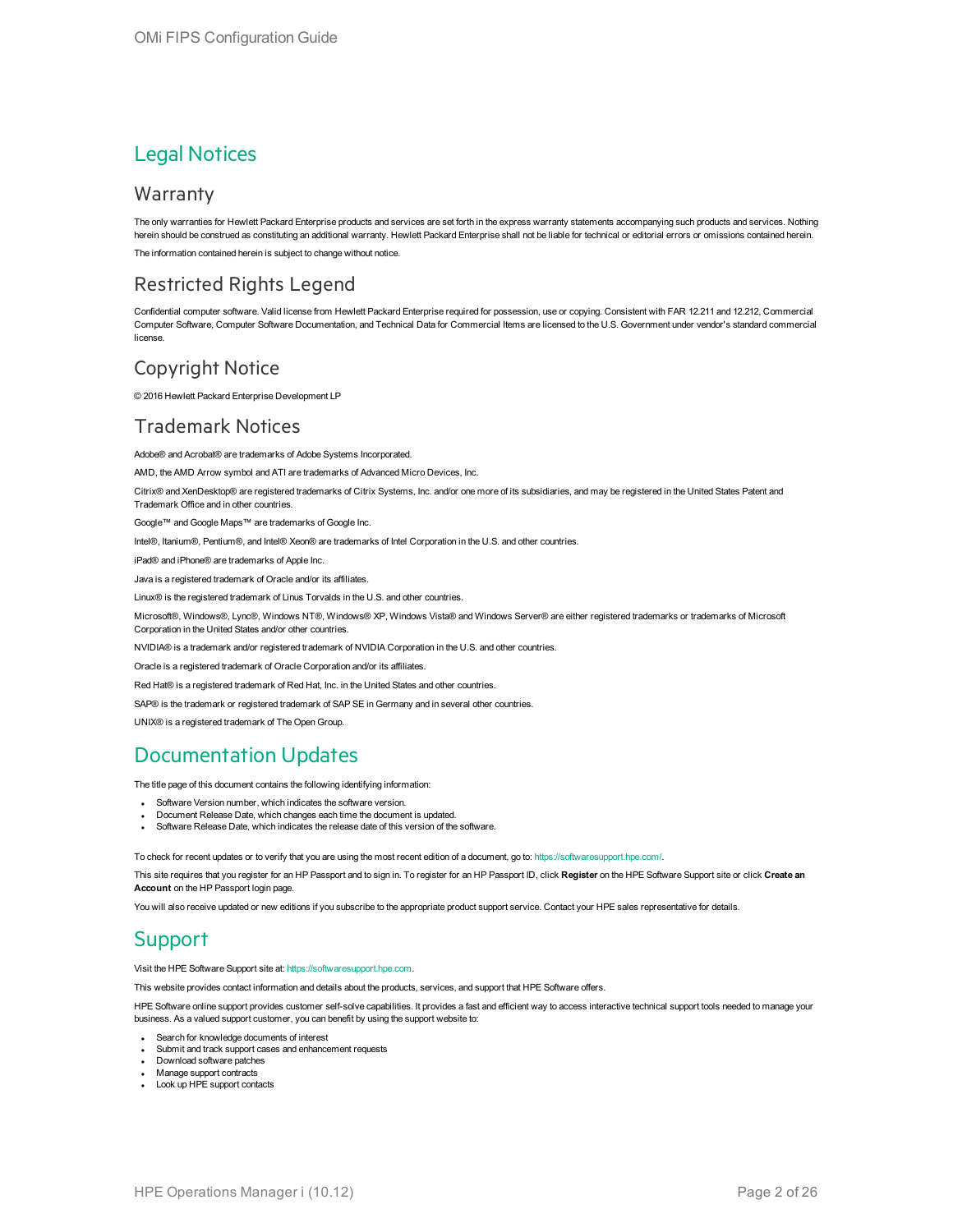- **Review information about available services**
- <sup>l</sup> Enter into discussions with other software customers <sup>l</sup> Research and register for software training
- 

Most of the support areas require that you register as an HP Passport user and to sign in. Many also require a support contract. To register for an HP Passport ID, click **Register** on the HP Support site or click **Create an Account** on the HP Passport login page.

To find more information about access levels, go to: <https://softwaresupport.hpe.com/web/softwaresupport/access-levels>.

**HPE Software Solutions Now** accesses the HPESW Solution and Integration Portal website. This site enables you to explore HPE Product Solutions to meet your business needs, includes a full list of Integrations between HPE Products, as well as a listing of ITIL Processes. The URL for this website is [https://softwaresupport.hpe.com.](https://softwaresupport.hpe.com/)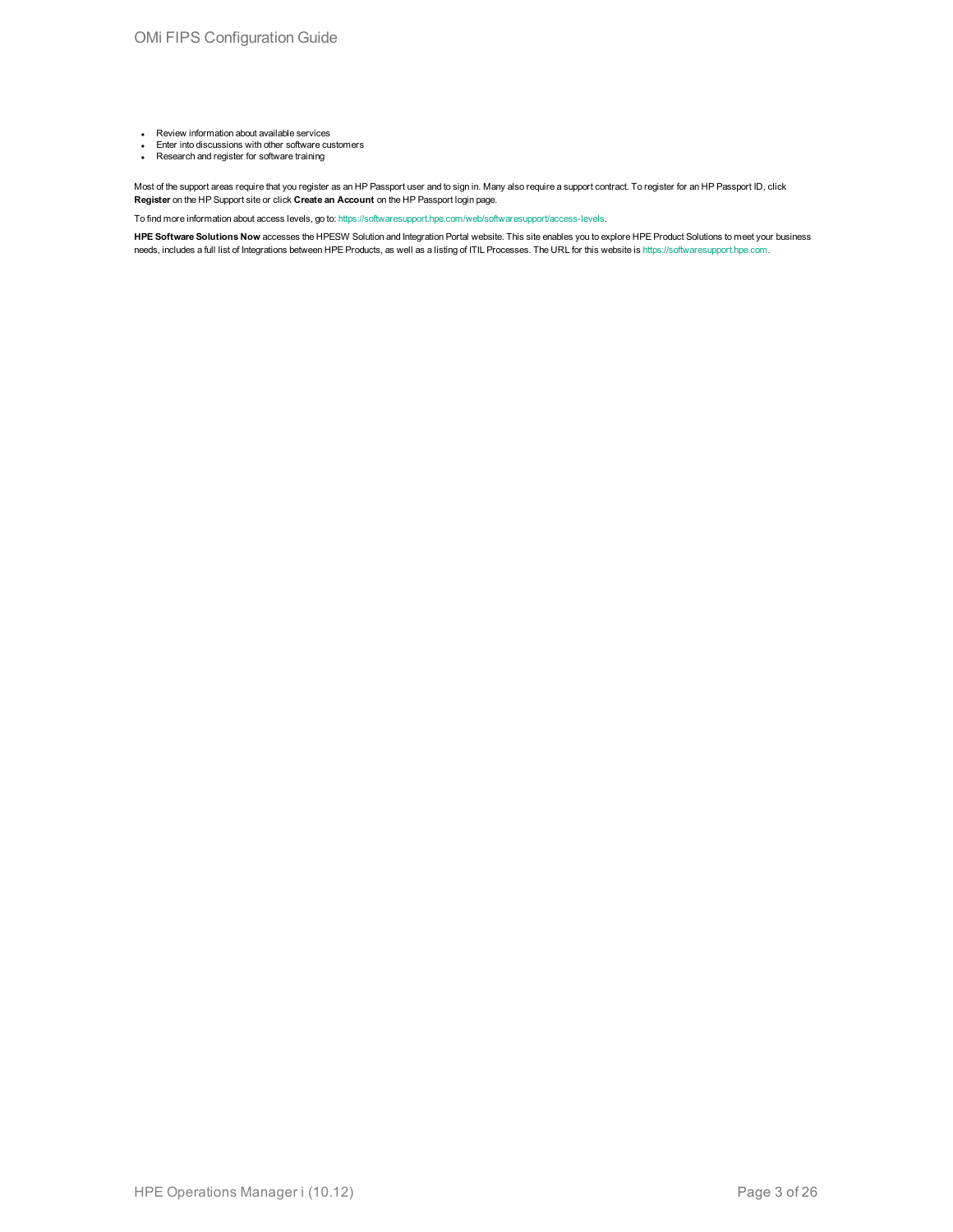### **Contents**

| Configure Operations Agent for FIPS 140-2 Compliance 20    |  |
|------------------------------------------------------------|--|
|                                                            |  |
|                                                            |  |
| Configure the Data Flow Probe for FIPS 140-2 Compliance 23 |  |
|                                                            |  |
|                                                            |  |
|                                                            |  |
|                                                            |  |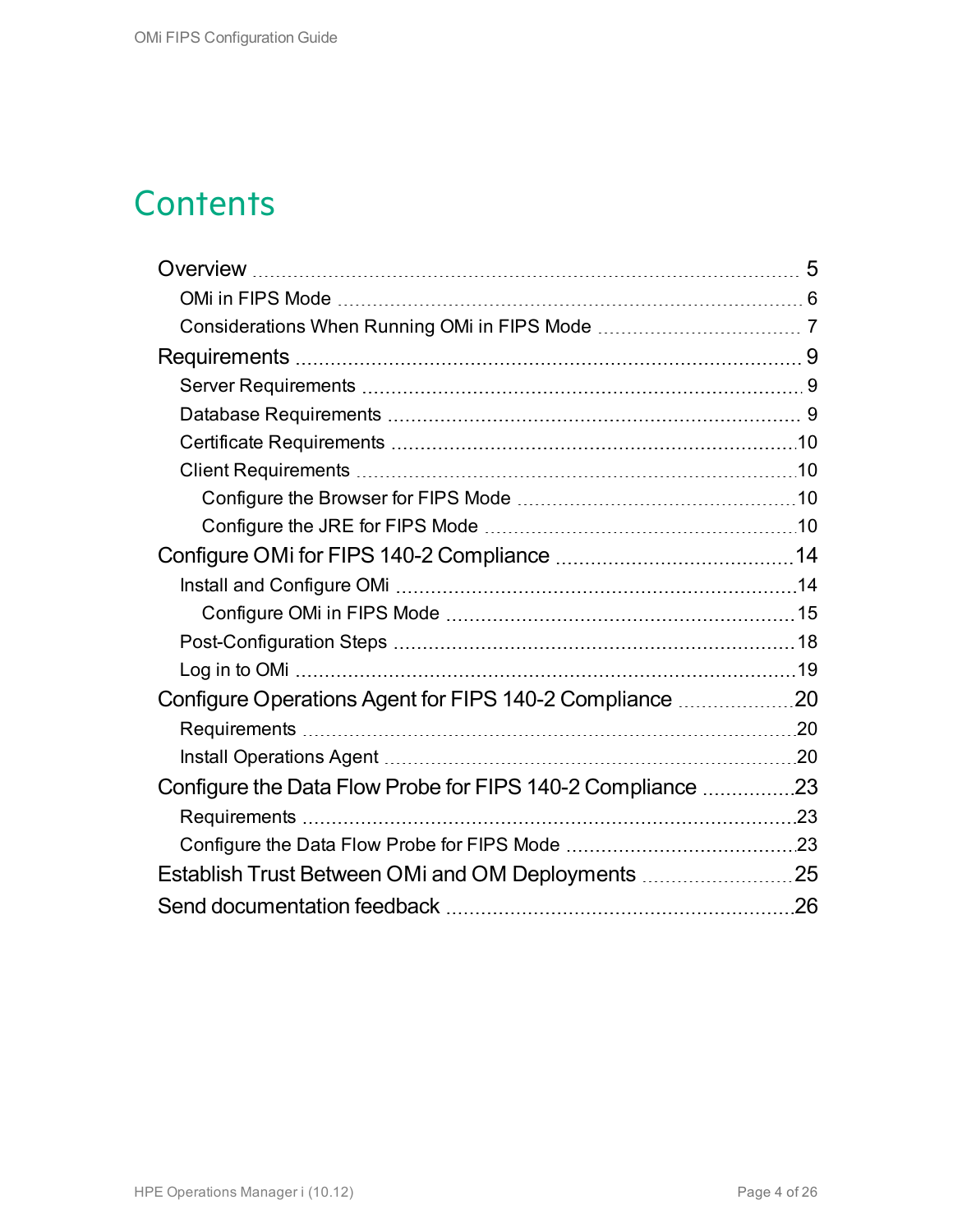# <span id="page-4-0"></span>**Overview**

This document provides information on how to configure OMi to be compliant with Federal Information Processing Standards (FIPS) 140-2.

FIPS 140-2 is a standard for security requirements for cryptographic modules defined by the National Institute of Standards and Technology (NIST). To view the publication for this standard, go to:

#### <http://csrc.nist.gov/publications/fips/fips140-2/fips1402.pdf>

**Caution:** FIPS mode cannot be reverted. After OMi is configured to run in FIPS mode, it cannot be reconfigured to run in standard, non-FIPS mode. To run OMi in non-FIPS mode, you must reinstall the application and configure it as described in the *OMi Installation and Upgrade Guide*.

This section includes: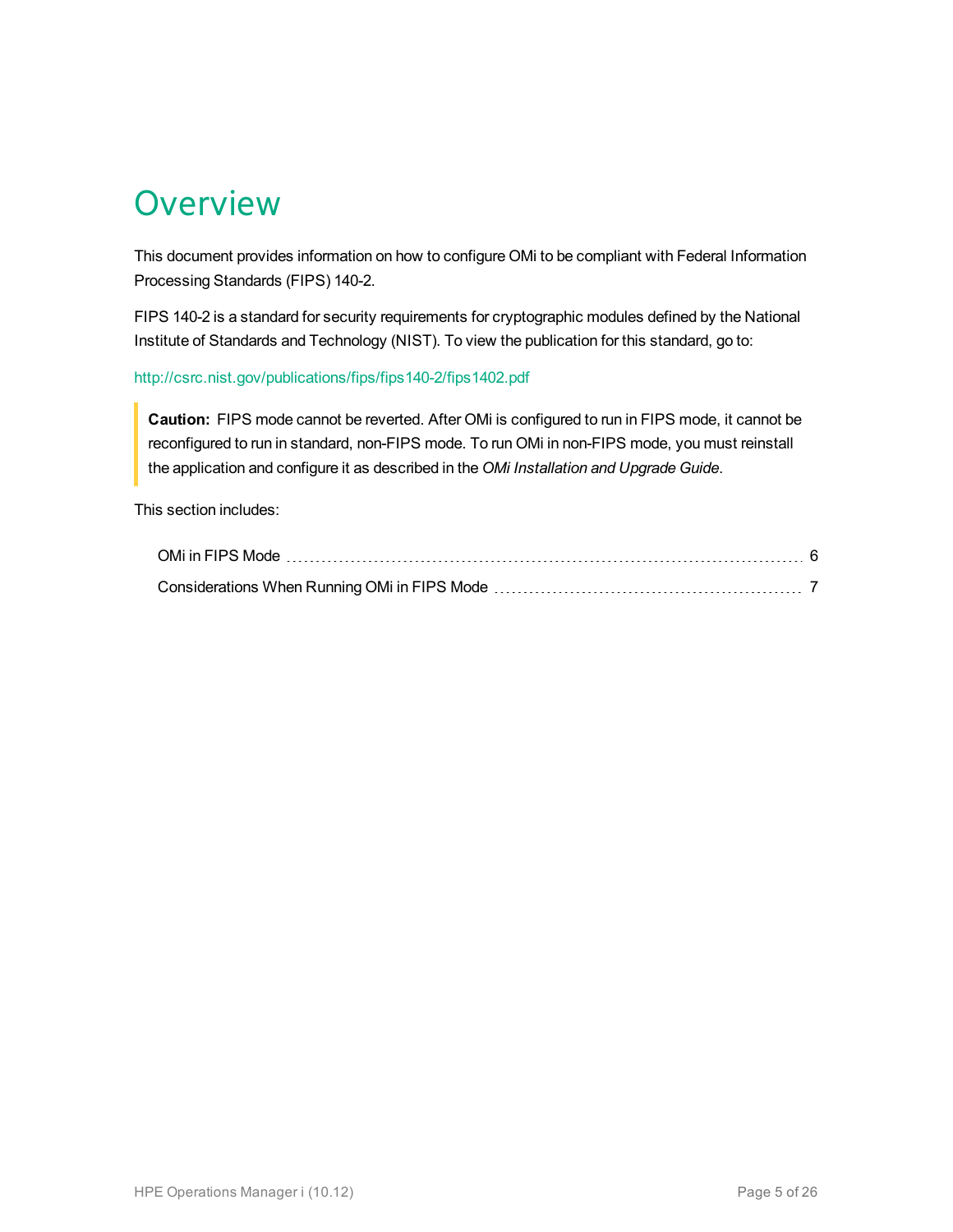### <span id="page-5-0"></span>OMi in FIPS Mode

When you configure OMi to run in FIPS mode, the following components are also configured to operate in FIPS mode:

- Embedded Apache web server
- HPE Operations Agent installed on the OMi servers
- Java Runtime Environment

OMi automatically uses FIPS-compliant cryptographic methods for the following:

- HTTPS communication (if configured) between clients and the OMi web server or load balancer
- HTTPS communication (if configured) between RTSM clients and RTSM
- HTTPS communication between HPE Operations Agents or Operations Connectors (OpsCx) and OMi (HTTPS required by default)
- LDAPS communication between OMi and LDAP server
- Java keystore and Java Runtime Environment
- Policy signing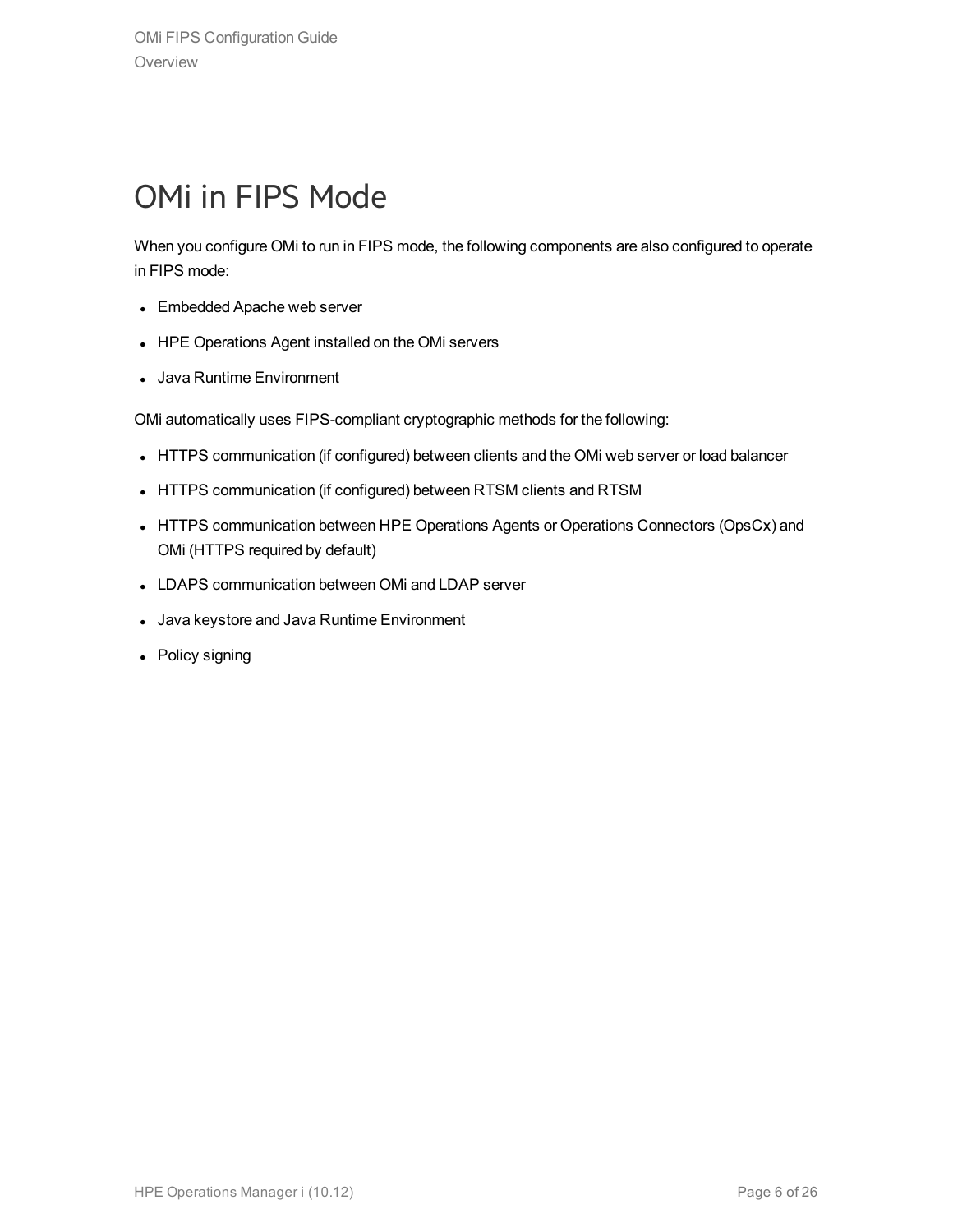### <span id="page-6-0"></span>Considerations When Running OMi in FIPS Mode

Before configuring OMi to run in FIPS mode, consider the following points:

- <sup>l</sup> **Installation and Configuration:**
	- $\circ$  FIPS mode can be configured at installation time only. It is not possible to upgrade an existing OMi installation to OMi in FIPS mode.
	- $\circ$  FIPS mode cannot be reverted. You must reinstall OMi to switch to non-FIPS mode.
	- <sup>o</sup> Express configuration in FIPS mode is not supported.
	- $\circ$  The Microsoft IIS web server is not supported.
- <sup>l</sup> **Integrations:**

Typically, FIPS is not enabled for only a single application. Instead, all integrated systems must be FIPS-compliant for the entire deployment to be FIPS-compliant. For OMi, this means that all clients, connected databases, data providers, and integrations must be configured for FIPS compliance.

For client requirements, see "Client [Requirements"](#page-9-1) on page 10. For information on how to configure the database to be FIPS-compliant, see database vendor documentation.

#### **Encryption:**

- $\circ$  Encryption with a key length of less than 2048 bits is not supported.
- FIPS mode does not enforce encryption. However, when encryption is used, only approved algorithms are allowed. OMi automatically uses FIPS-compliant cryptographic methods when HTTPS communication is enabled.
- o Configuration exchange by using content packs is not supported between OMi servers running in FIPS mode and OMi servers running in non-FIPS mode if the artifacts contain passwords.
- <sup>l</sup> **Database:**

Automatic import of the certificate for TLS communication with the database does not work. The certificate must be imported manually.

The **BBCTrustServer** command-line interface and the **Retrieve from server** link in the Outgoing Connection properties of a connected server do not work in FIPS mode. The certificate must be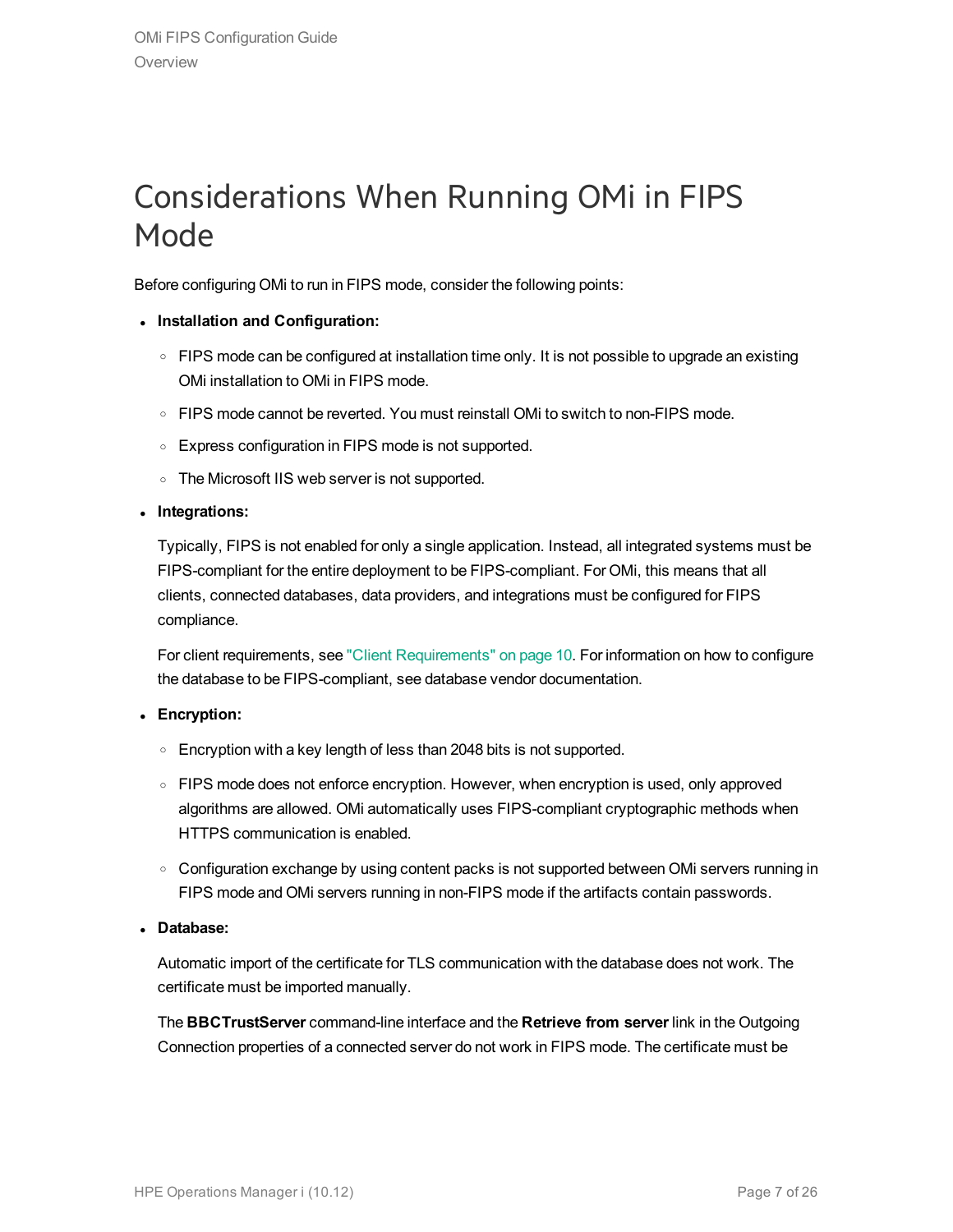exported on the integrating server and manually imported to the OMi server. For details, see "Establish Trust Between OMi and OM [Deployments"](#page-24-0) on page 25.

- <sup>l</sup> **Miscellaneous:**
	- <sup>o</sup> Authentication by using the Security Assertion Markup Language 2.0 (SAML2) protocol is not supported.
	- <sup>o</sup> Secure email notifications are not supported.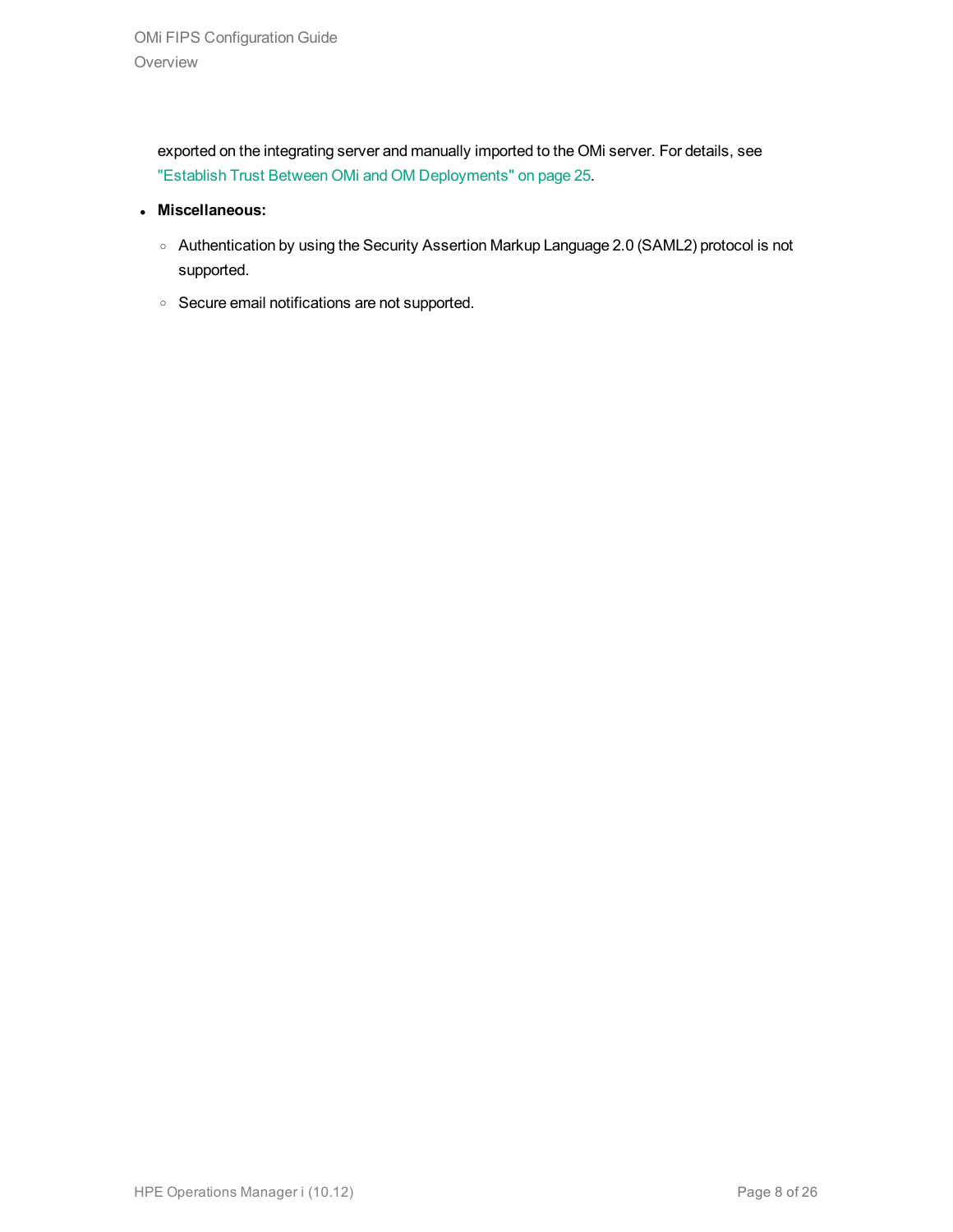# <span id="page-8-0"></span>Requirements

This section includes:

### <span id="page-8-1"></span>Server Requirements

In addition to the hardware and software requirements listed in the *OMi Installation and Upgrade Guide*, make sure the systems on which you plan to run OMi in FIPS mode meet the following requirements:

- OMi 10.11 or later is installed.
- FIPS mode is enabled in the operating system of the OMi server.

For up-to-date information about supported components and versions, see Support [Matrices](https://softwaresupport.hpe.com/km/KM323488) for [Operations](https://softwaresupport.hpe.com/km/KM323488) Center products.

# <span id="page-8-2"></span>Database Requirements

When configuring OMi in FIPS mode, you must use either the Microsoft SQL Server or Oracle database.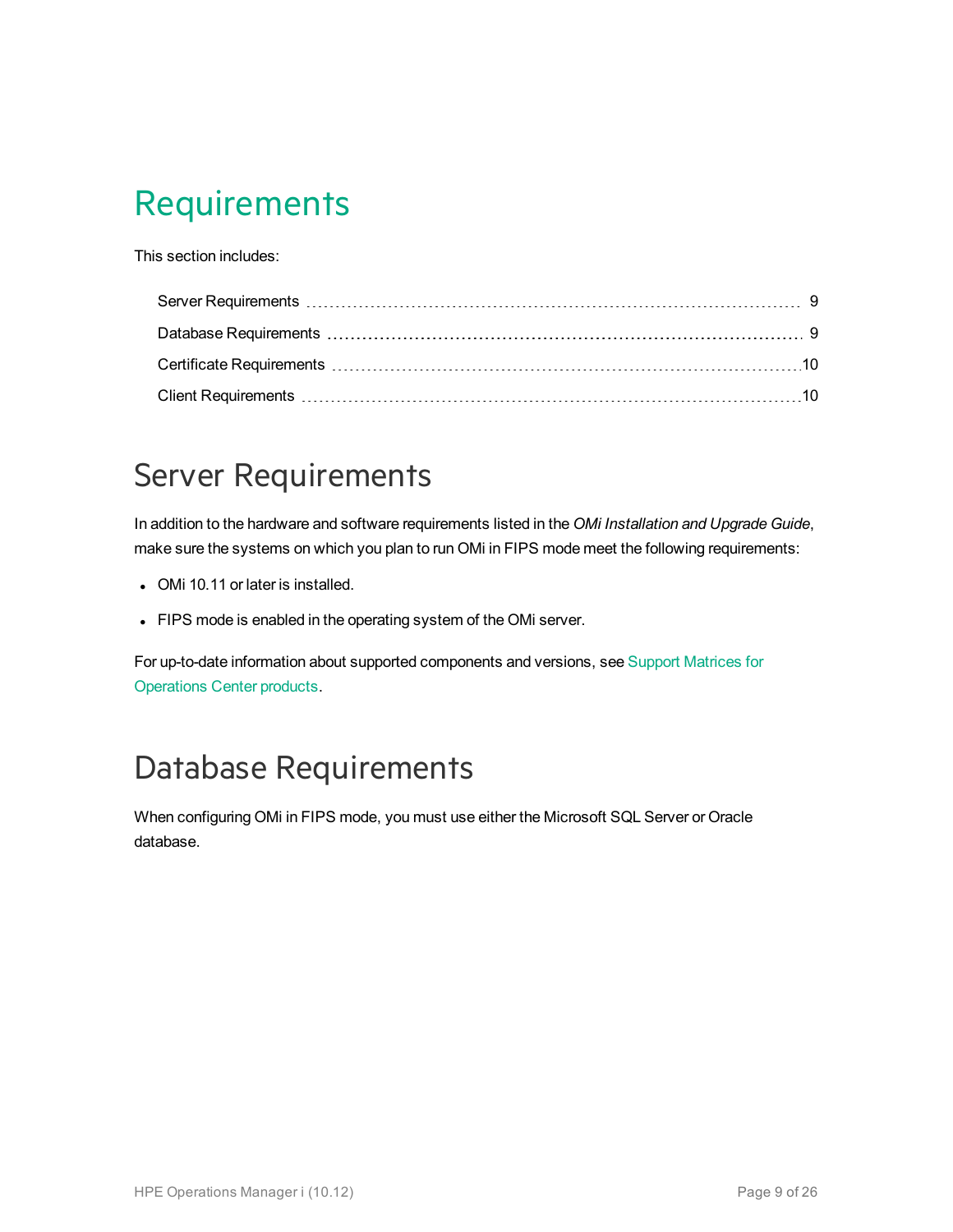### <span id="page-9-0"></span>Certificate Requirements

In FIPS mode, certificates must have a key length of at least 2048 bits.

When using HTTPS communication between OMi and the database, the database certificate cannot be imported automatically by the configuration wizard. You must import the certificate manually.

The **BBCTrustServer** command-line interface and the **Retrieve from server** link in the Outgoing Connection properties of a connected server do not work when OMi runs in FIPS mode. The certificate must be exported on the integrating server and manually imported to the OMi server. For details, see "Establish Trust Between OMi and OM [Deployments"](#page-24-0) on page 25.

# <span id="page-9-1"></span>Client Requirements

In addition to the client requirements listed in the *OMi Installation and Upgrade Guide*, make sure you do the following:

- ["Configure](#page-9-2) the Browser for FIPS Mode" below
- <span id="page-9-2"></span>• "Configure the JRE for [FIPS Mode](#page-9-3)" below

### Configure the Browser for FIPS Mode

Configure the browser that you want to use to access OMi running in FIPS mode as follows:

<span id="page-9-3"></span>Internet Explorer users must enable the use of TLS 1.2 or later (**Internet Options > Advanced > Security**).

### Configure the JRE for FIPS Mode

To be able to access OMi UIs that use Java applets or to access the Java UI of the RTSM, you must place the required libraries in the JRE directory of your client system:

1. Copy the Crypto-J libraries into the JRE directory of your client system:

Copy from: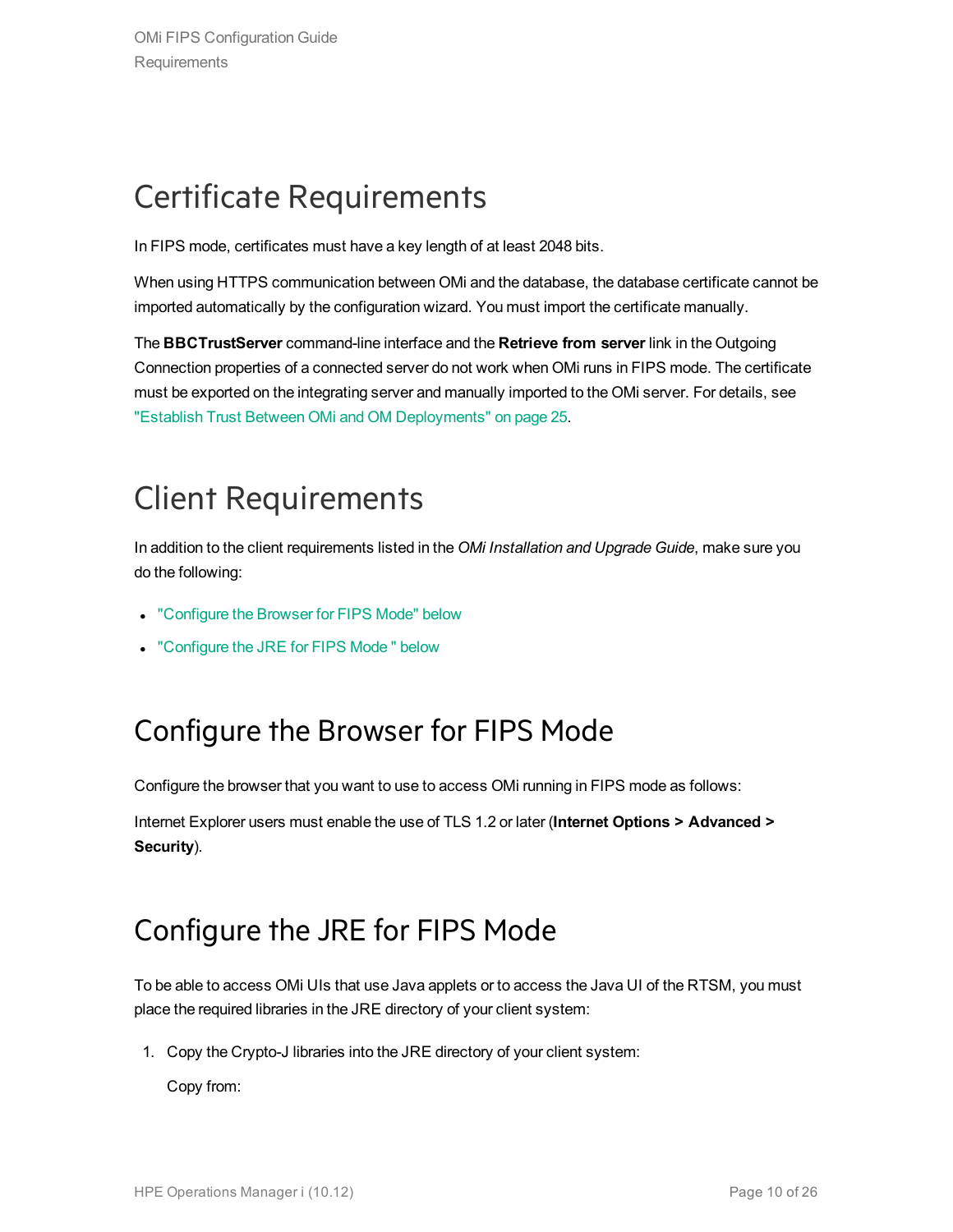<*OMi\_HOME*>/odb/lib/cryptojce-6.2.jar <*OMi\_HOME*>/odb/lib/cryptojcommon-6.2.jar <*OMi\_HOME*>/odb/lib/jcmFIPS-6.2.jar Copy to:

<*jre\_dir\_path*>/lib/ext/

2. Download the JCE Unlimited Strength Jurisdiction Policy libraries from the Oracle Java website:

<http://www.oracle.com/technetwork/java/javase/downloads/jce8-download-2133166.html>

Copy the downloaded JCE Unlimited Strength Jurisdiction Policy libraries to the Java security directory on your client system:

<*jre\_dir\_path*>/lib/security

3. The java.security file should contain the JsafeJCE provider as a standard cryptography provider in the providers list. In addition for TLS communication we also configure the SunJSSE TLS provider in FIPS mode. This is done by performing the change to the security provider from the fifth position. SunJSSE is configured in FIPS mode by associating it with an appropriate FIPS 140 certified cryptographic provider (JsafeJCE) that supplies the implementations for all cryptographic algorithms required by SunJSSE.

Edit the file <*jre\_dir\_path*>/lib/security/java.security.

Insert the following lines right before the list of providers:

com.rsa.cryptoj.fips140initialmode=FIPS140\_SSL\_MODE com.rsa.cryptoj.kat.strategy=on.load

Edit the cryptographic provider list so that it includes the FIPS 140-2 certified cryptographic provider (JsafeJCE):

```
security.provider.1=sun.security.provider.Sun
security.provider.2=com.rsa.jsafe.provider.JsafeJCE
security.provider.3=sun.security.rsa.SunRsaSign
security.provider.4=sun.security.ec.SunEC
security.provider.5=com.sun.net.ssl.internal.ssl.Provider JsafeJCE
security.provider.6=com.sun.crypto.provider.SunJCE
security.provider.7=sun.security.jgss.SunProvider
security.provider.8=com.sun.security.sasl.Provider
security.provider.9=org.jcp.xml.dsig.internal.dom.XMLDSigRI
security.provider.10=sun.security.smartcardio.SunPCSC
security.provider.11=sun.security.mscapi.SunMSCAPI
```
#### 4. Create the FIPS-compliant client truststore: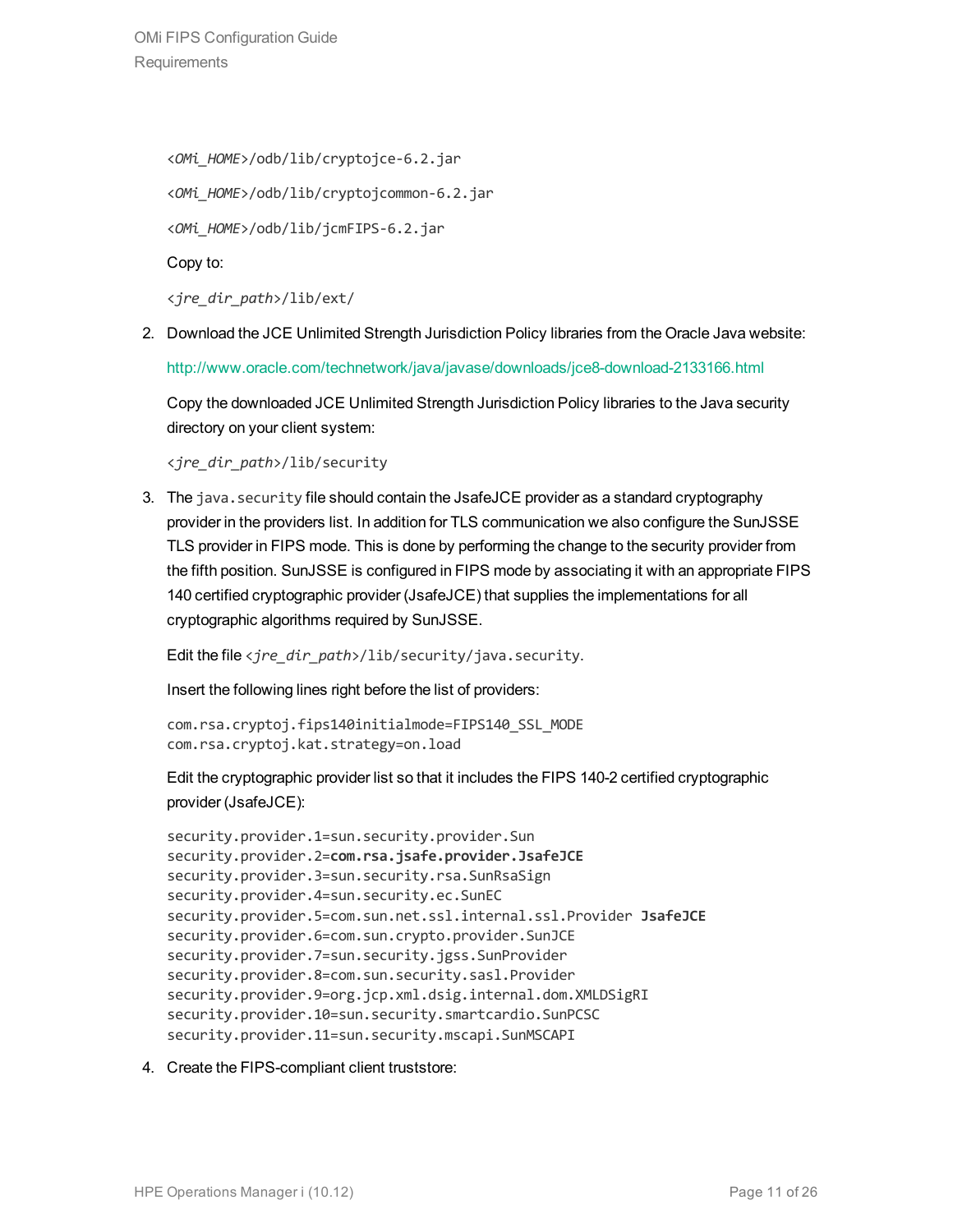a. Create the jssecacerts trusted certificates store of type PKCS12 by using the JsafeJCE provider:

In FIPS mode the client JRE will use a different trusted certificate store, which is of type PKCS12, created by using the JsafeJCE provider. The new issecacerts file is generated by converting the client JRE cacerts file from JKS to PKCS12 and by copying all the trusted certificates from cacerts inside jssecacerts. In the <*OMi\_HOME>*\odb\tools\security folder, a new java tool jks2pkcs12.jar is added for performing this conversion. The keystore converter tool is getting two parameters, the keystore to be converted of type JKS (cacerts) and the newly generated keystore of type PKCS12 (jssecacerts).

In this guide, the cacerts file from the client JRE machine (for example, C:\Program Files (x86)\Java\jre1.8.0\_45\lib\security\cacerts) is copied to a folder on the UCMDB server machine. Next, run the following command to perform the needed conversion.

#### **Create jssecacerts by converting the client JRE cacerts file:**

*<OMi\_HOME>*\JRE\bin\java -Djava.security.properties=*<OMi\_ HOME>*\JRE\lib\security\java.security.FIPS -jar *<OMi\_ HOME>*\odb\tools\security\jks2pkcs12.jar *<input\_folder>*\cacerts *<output\_folder>*\jssecacerts

When prompted for the keystore password, you should use the password changeit because this is the default password for the cacerts file.

b. Export the hproot server root certificate by running the following command from *<OMi\_ HOME>*\JRE\bin:

*<OMi\_HOME>*\JRE\bin\keytool -exportcert -alias hproot -keystore *<OMi\_ HOME>*\odb\conf\security\hproot.keystore -storetype pkcs12 providername JsafeJCE -providerclass com.rsa.jsafe.provider.JsafeJCE file *<output\_folder>*\hproot.crt

When prompted for the keystore hproot. keystore password, use hppass.

c. Import the hproot server root certificate, which you created in the previous step, into the client jssecacerts keystore as a trusted certificate:

#### **Import hproot into client truststore (jssecacerts):**

*<OMi\_HOME>*\JRE\bin\keytool -import -trustcacerts -keystore *<path\_to\_ jssecacerts>* -storetype pkcs12 -providername JsafeJCE -providerclass com.rsa.jsafe.provider.JsafeJCE -storepass changeit -alias hproot file <path\_to\_hproot.crt>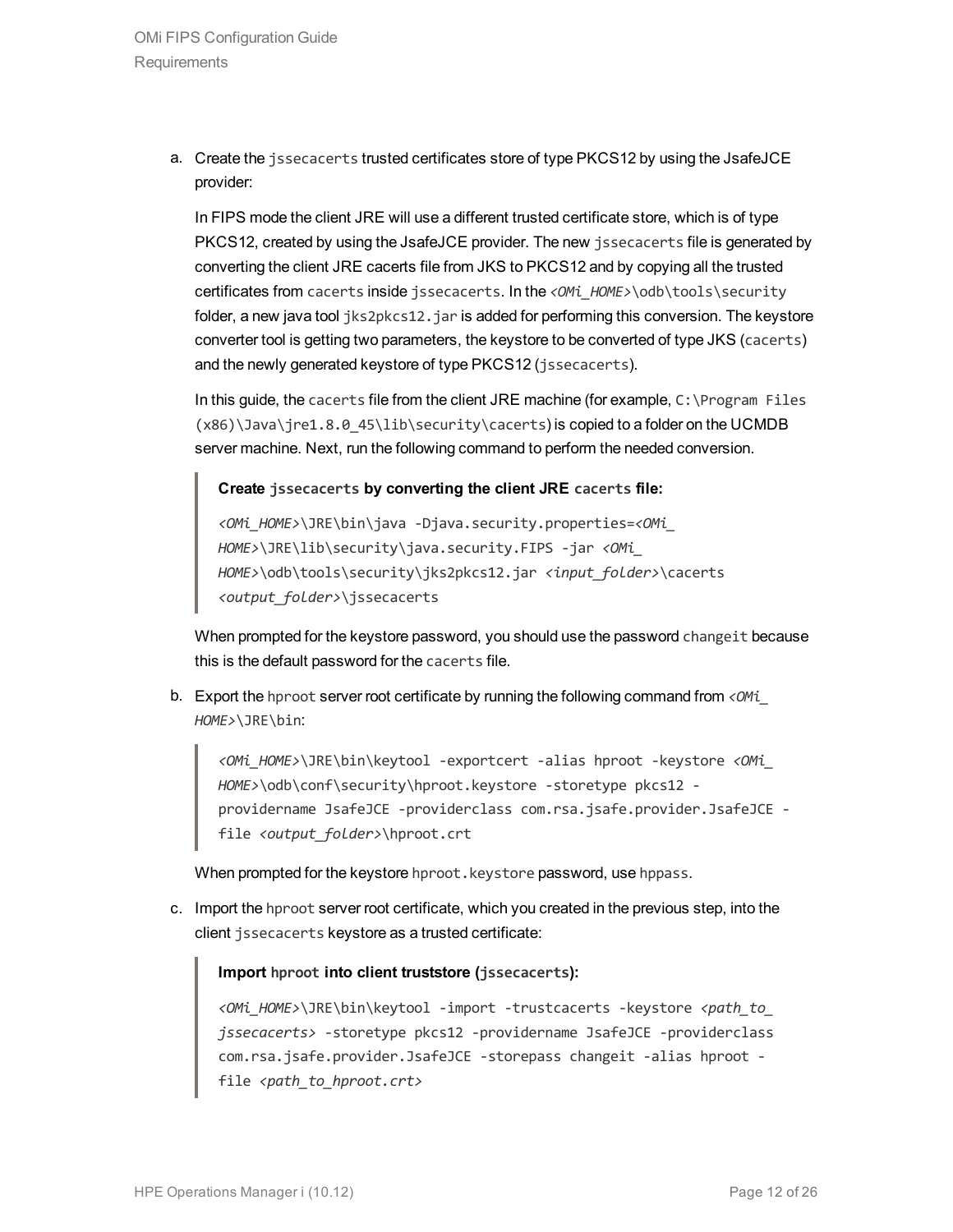If you are prompted whether to trust this certificate, answer yes.

d. Import the web server root CA certificate from ca\_root.cer into the client jssecacerts keystore as a trusted certificate:

**Import ca\_root.cer into client truststore (jssecacerts):**

*<OMi\_HOME>*\JRE\bin\keytool -import -trustcacerts -keystore *<path\_to\_ jssecacerts>* -storetype pkcs12 -providername JsafeJCE -providerclass com.rsa.jsafe.provider.JsafeJCE -storepass changeit -file *<OMi\_ HOME>*\WebServer\conf\ca\_root.cer

If you are prompted whether to trust this certificate, answer yes.

- e. Copy the newly generated jssecacerts file from the server machine to the client JRE, inside the lib\security folder (for example, C:\Program Files (x86)\Java\jre1.8.0 45\lib\security).
- f. Configure the JRE on the client machine to use the new jssecacerts file. To do this, choose one of the following methods:
	- Update the values of the JAVA\_TOOL\_OPTIONS environment variable to the correct path of the jssecacerts file:

```
-Djavax.net.ssl.trustStoreType=PKCS12
-Djavax.net.ssl.trustStoreProvider=JsafeJCE
-Djavax.net.ssl.trustStorePassword=changeit
-Djavax.net.ssl.keyStorePassword=changeit
-Djavax.net.ssl.keyStoreType=PKCS12
-Djavax.net.ssl.keyStoreProvider=JsafeJCE
```
• Add these values as runtime parameters by using the Java Control Panel (the  $javacpl$ tool).

**Note:** All the Java applications executed on the client machine may be affected by the changes made in this step.

5. Restart your web browser.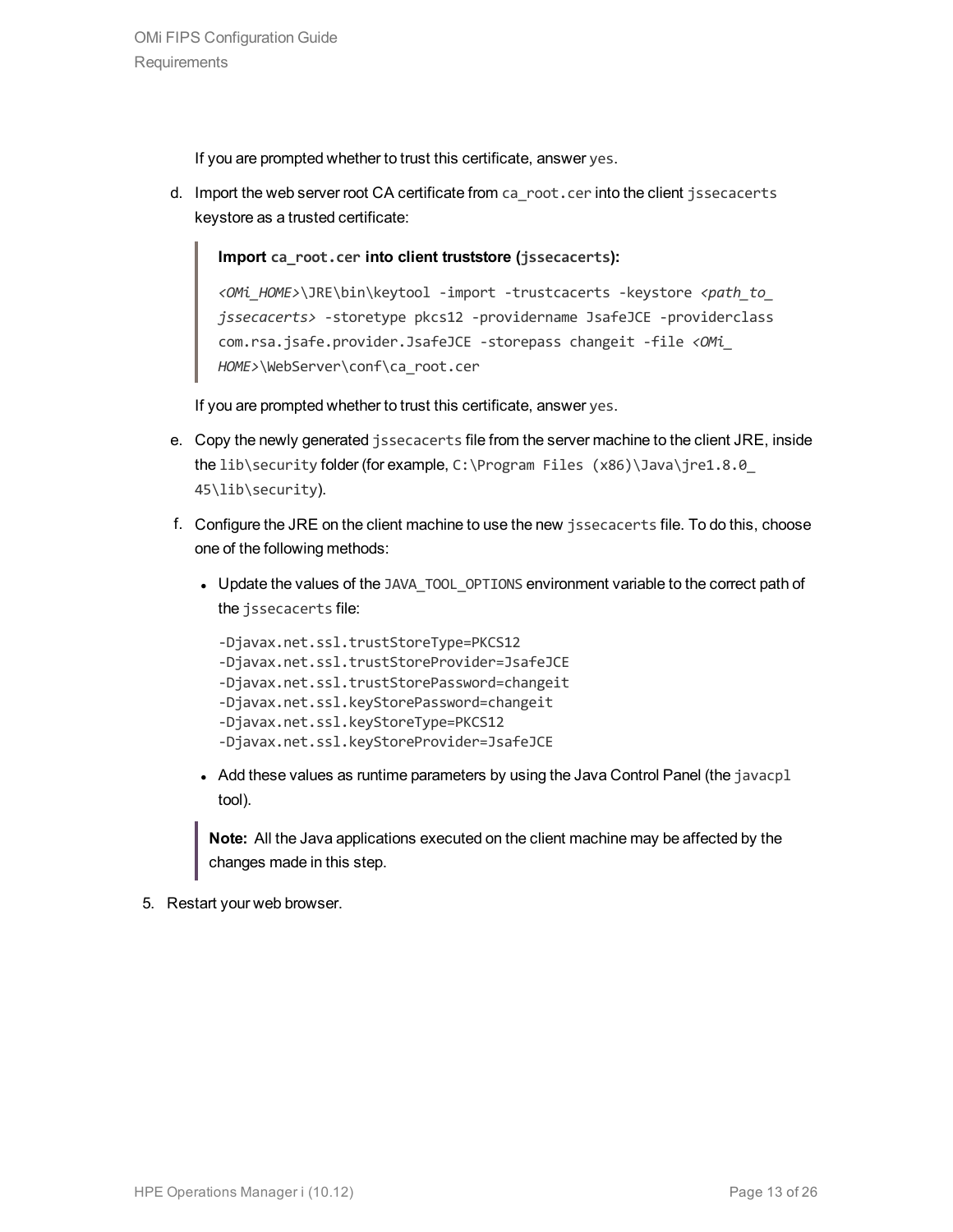# <span id="page-13-0"></span>Configure OMi for FIPS 140-2 Compliance

This section includes:

### <span id="page-13-1"></span>Install and Configure OMi

You can install and configure OMi in a distributed environment in any of the following ways:

- <sup>l</sup> **Parallel installation, serial configuration.** You can run the OMi installation on all servers in parallel. The configuration wizard, however, must be run on the data processing server first. After you configure OMi on the first data processing server, continue by configuring it on the other data processing servers, and then on the gateway servers.
- <sup>l</sup> **Serial installation and configuration.** You can run the OMi installation and configuration on each server successively. In this case, install and configure OMi on the data processing server first. After you install and configure OMi on the first data processing server, continue by installing and configuring OMi on the other data processing servers, and then on the gateway servers. The wizard will direct you as to when to begin the installation on the gateway server.

**Caution:** When the OMi post-installation wizard offers you the option to start the configuration wizard automatically, click **Quit**. To configure OMi in FIPS mode, you **must start the configuration wizard manually**. For details, see ["Configure](#page-14-0) OMi in FIPS Mode" on the next [page](#page-14-0).

When installing OMi, make sure to do it in the following order:

- 1. Install OMi 10.10.
- 2. Install OMi 10.11 on top of OMi 10.10.

For detailed information on how to install OMi, see the *OMi Installation and Upgrade Guide*.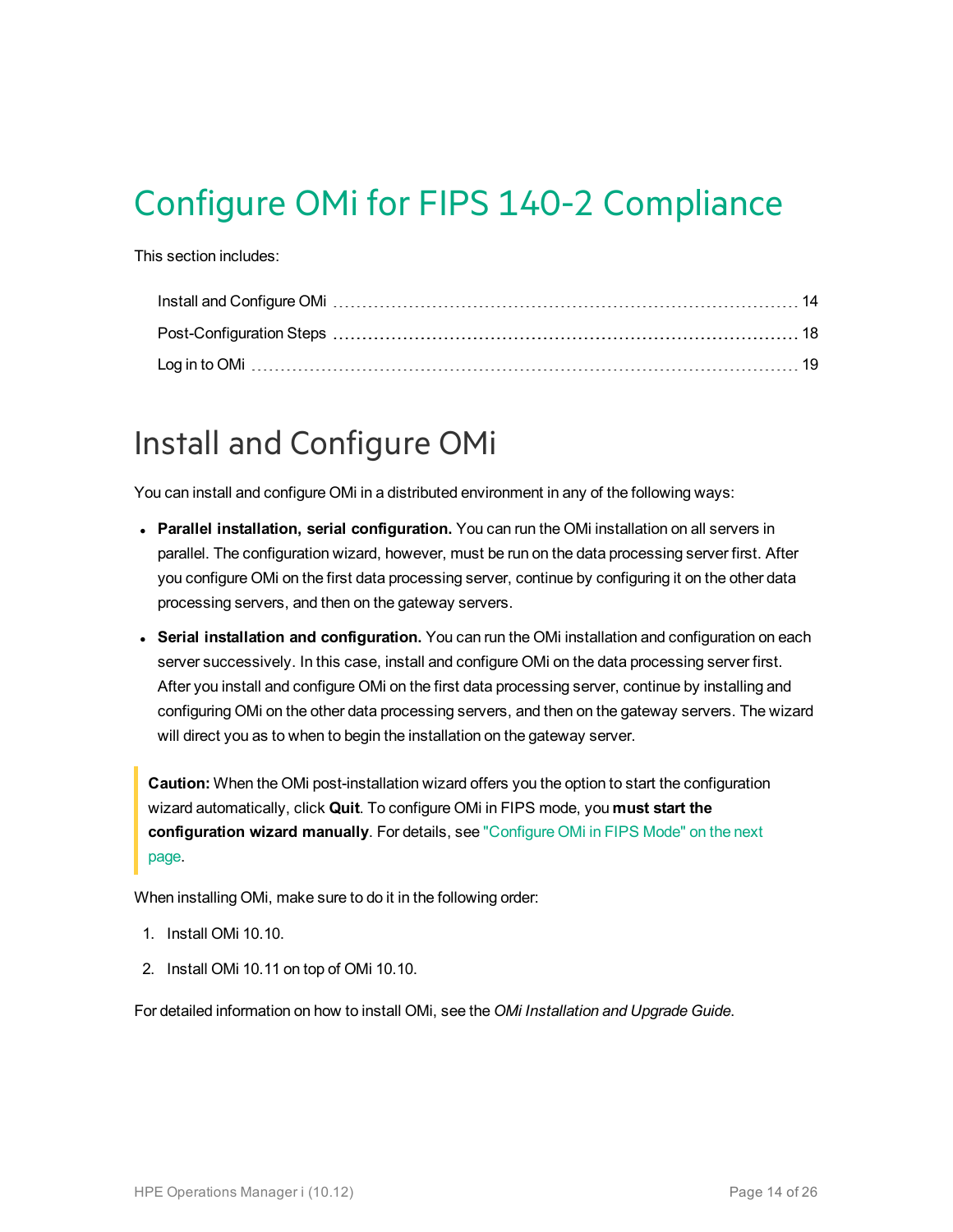### <span id="page-14-0"></span>Configure OMi in FIPS Mode

To configure OMi in FIPS mode, follow these steps:

- 1. Start the configuration wizard manually:
	- <sup>o</sup> Windows: <*OMi\_HOME*>\bin\config-server-wizard.bat -FIPS
	- <sup>o</sup> Linux: /opt/HP/BSM/bin/config-server-wizard.sh -FIPS
- 2. In the FIPS Configuration dialog box, click **Yes** to confirm that you want to configure OMi to run in FIPS mode.

**Caution:** FIPS mode cannot be reverted. After OMi is configured to run in FIPS mode, it cannot be reconfigured to run in standard, non-FIPS mode. To run OMi in non-FIPS mode, you must reinstall the application and configure it as described in the *OMi Installation and Upgrade Guide*.

3. In the Configuration Options page, click **Custom configuration**, and then click **Next**.

**Tip:** To configure OMi in silent mode based on a configuration file, click **Create configuration file for silent configuration** and continue with the wizard. After the configuration wizard completes, OMi generates the configuration file at the location you specified. The file contains the values that you selected in the configuration wizard. To start the silent configuration, type:

- <sup>o</sup> Windows: *<OMi\_HOME>*\bin\silentConfigureBSM.bat *<ConfigurationFile>*.xml FIPS
- <sup>o</sup> Linux: /opt/HP/BSM/bin/silentConfigureBSM.sh *<ConfigurationFile>*.xml -FIPS
- 4. In the Database Settings page, select the database you want to use with OMi. You can choose to connect to an already existing, preconfigured database or user schema (this applies to the database that is originally created with a system in FIPS mode), or let the configuration wizard create a new database or user schema.

Click **Next** to continue.

5. In the TLS Setup page, **Enable HTTPS** is selected by default to configure OMi to accept only secure connections to its web server and JMX console.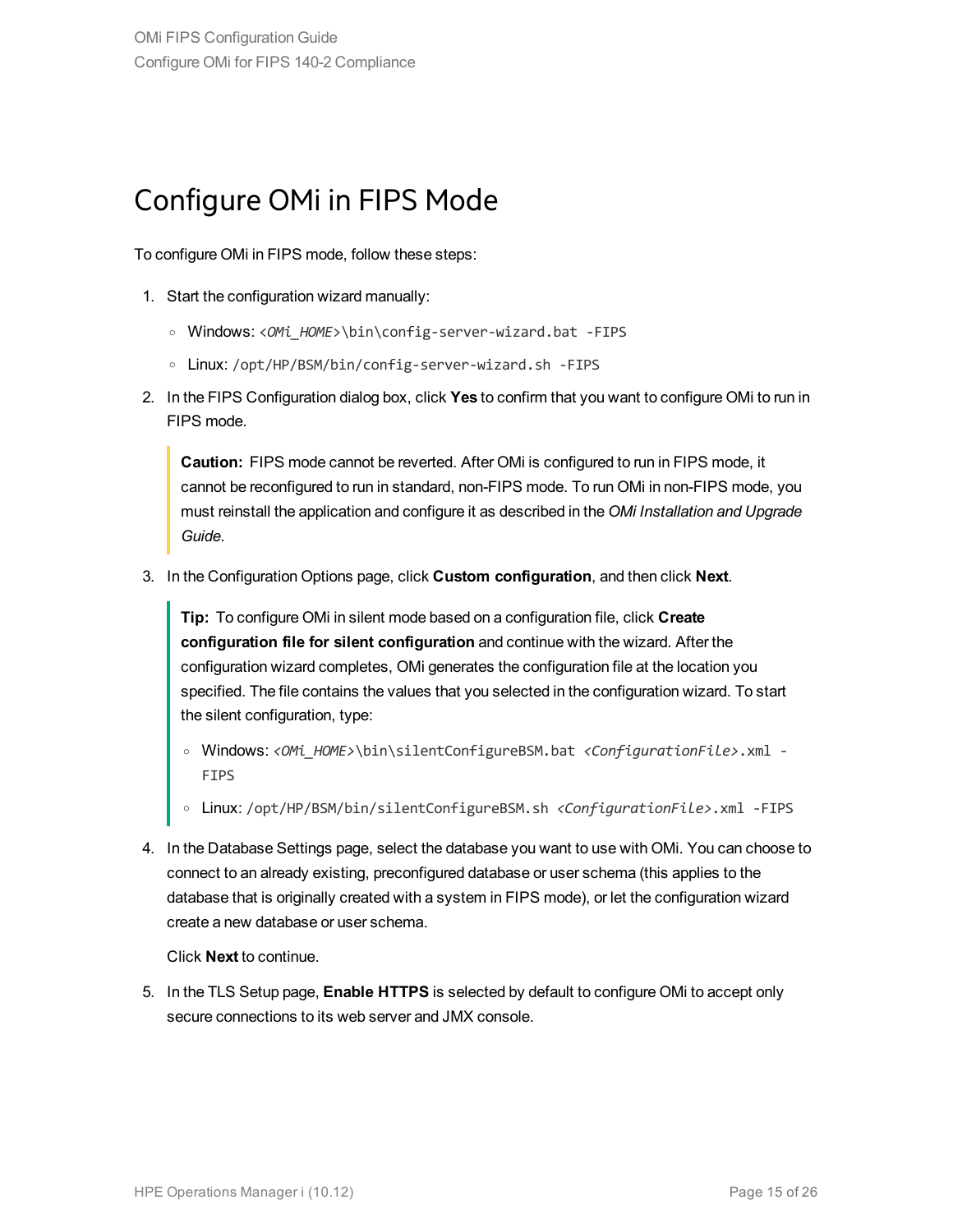If your company uses a Certificate Authority (CA) that can generate certificates for OMi, click the **Upload certificates** option. Alternatively, click **OMi-generated certificates** if you want OMi to generate the certificates required for the configuration.

Click **Next** to continue.

6. In the Certificate Upload page, specify the certificates you received from the CA used by your company.

**Caution:** The minimum key length for certificates is 2048 bits.

If you let OMi generate the required certificates, you can optionally customize the key options and contents of the certificates generated by the OMi CA. You can define certificate settings for the OMi root CA and for the OMi server for which the certificate is issued.

Click **Next** to continue.

7. *Optional.* In the Client Certificate Authentication page, configure OMi to require a client certificate when users log in to OMi or when web services connect to OMi.

Depending on the deployment, you can configure OMi to authenticate the client on the OMi web server or, if available, the load balancer.

**Caution:** Do not enable client certificate authentication if you are configuring OMi for the first time. Before enabling client certificate authentication, OMi must be already configured and a superadmin user must exist. For more information, see the *OMi Administration Guide*.

Click **Next** to continue.

8. In the Connection Settings page, **Apache HTTP Server** is selected by default.

OMi automatically configures the embedded Apache web server for FIPS. In FIPS mode, Apache requires TLS 1.2 or later.

**Note:** If you have a load balancer in the environment, enter the FQDN and port of the load balancer in the **URL** field.

Click **Next** to continue.

- 9. In the License page, configure the license that OMi uses, and then click **Next**.
- 10. In the Login Settings page, set the passwords of the OMi users.

OMi supports central user management and corporate password policies, it can communicate with the directory services by using LDAP. HPE recommends such configuration to enforce compliance of OMi user passwords with the respective security policy in your company. To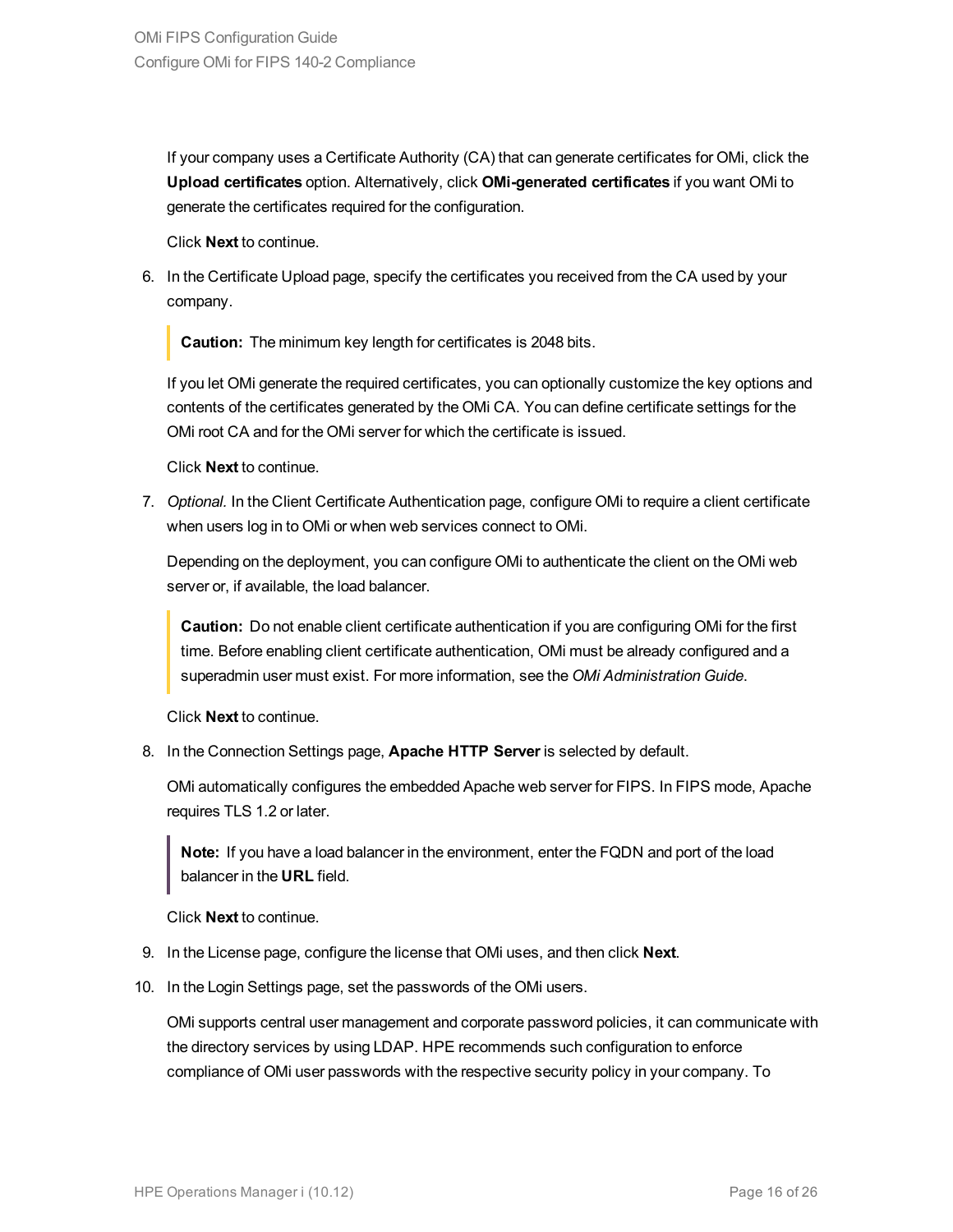configure the LDAP integration, navigate to **Administration > Users > Authentication Management** in the OMi user interface.

LDAP authentication of all users is possible only when the mixed mode authentication is disabled in the OMi LDAP infrastructure settings. For instructions on how to adjust this setting, see the *OMi Administration Guide*.

Click **Next** to continue.

11. In the Server Deployment page, you can enable User Engagement and define the size of your OMi deployment.

Click **Next** to continue.

12. In the Management Packs page, select the management packs to install in your OMi deployment. Dependencies between management packs are resolved automatically.

Click **Next** to continue.

- 13. In the Confirmation page, verify your selections, and then click **Next** to start the configuration in FIPS mode.
- 14. After OMi is successfully configured, a summary of the configuration changes appears. Click **Finish** to conclude the configuration.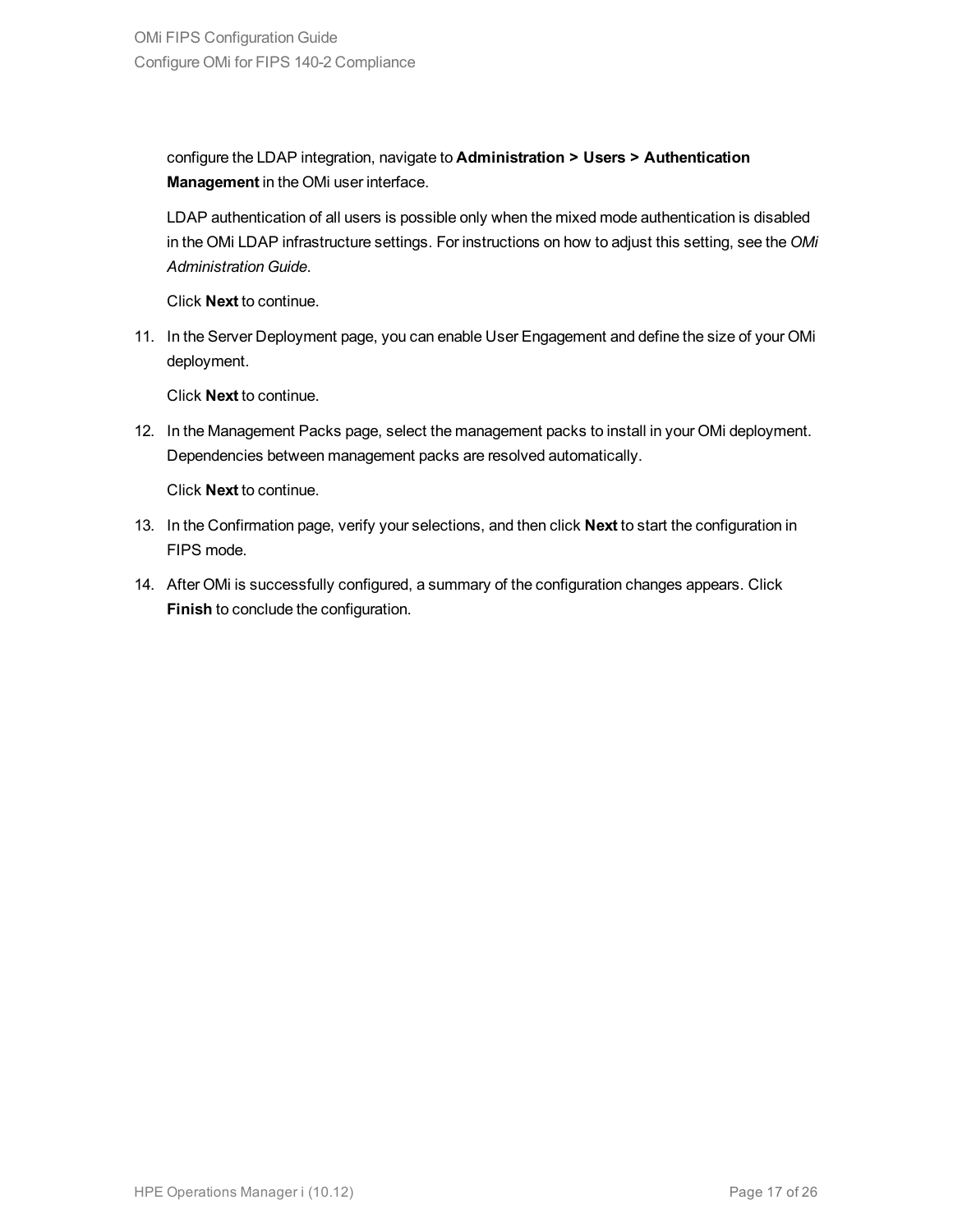### <span id="page-17-0"></span>Post-Configuration Steps

- 1. On each OMi server in the deployment, increase the TLS handshake timeout:
	- a. Run the following command to edit the server configuration:

ovconfchg -edit

b. Add the following lines at the end of the file:

```
[bbc.http]
SSL_HANDSHAKE_TIMEOUT=60000
```
2. Start the OMi server processes:

**Note:** *Distributed environments only.* Before starting OMi server processes on the data processing server, make sure that OMi is installed and configured on at least one gateway server.

- <sup>o</sup> Windows 2008: Select **Start > Programs > HPE Operations Manager i > Administration > Enable Operations Manager i**.
- <sup>o</sup> Windows 2012: Press **Ctrl** + **Esc** and start typing **Enable HPE Operations Manager i**. Then click **Enable Operations Manager i** in the search results.
- Linux: /opt/HP/BSM/scripts/run hpbsm start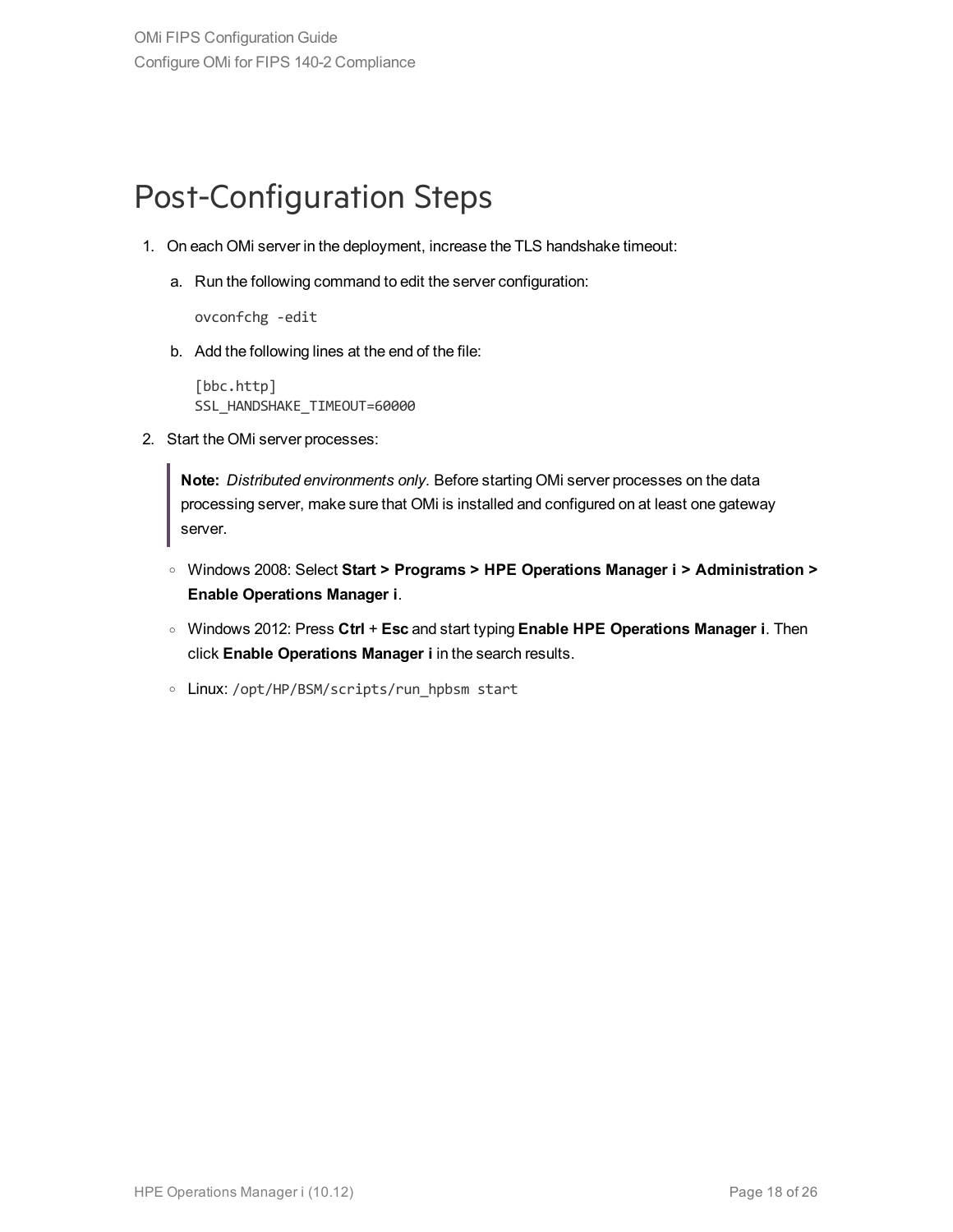### <span id="page-18-0"></span>Log in to OMi

To log in to OMi, follow these steps:

- 1. Make sure the computer and browser that you want to use to access OMi meet the requirements listed in "Client [Requirements"](#page-9-1) on page 10.
- 2. In the browser, enter the following URL:

https://*<server\_name>*.*<domain\_name>*/omi

In this instance, *<server\_name>* and *<domain\_name>* represent the Fully Qualified Domain Name (FQDN) of the OMi server (for example, https://server.example.com/omi). If there are multiple servers, or if OMi is deployed in a distributed architecture, specify the load balancer or gateway server URL, as required.

For more information on logging in to OMi, see the *OMi User Guide*.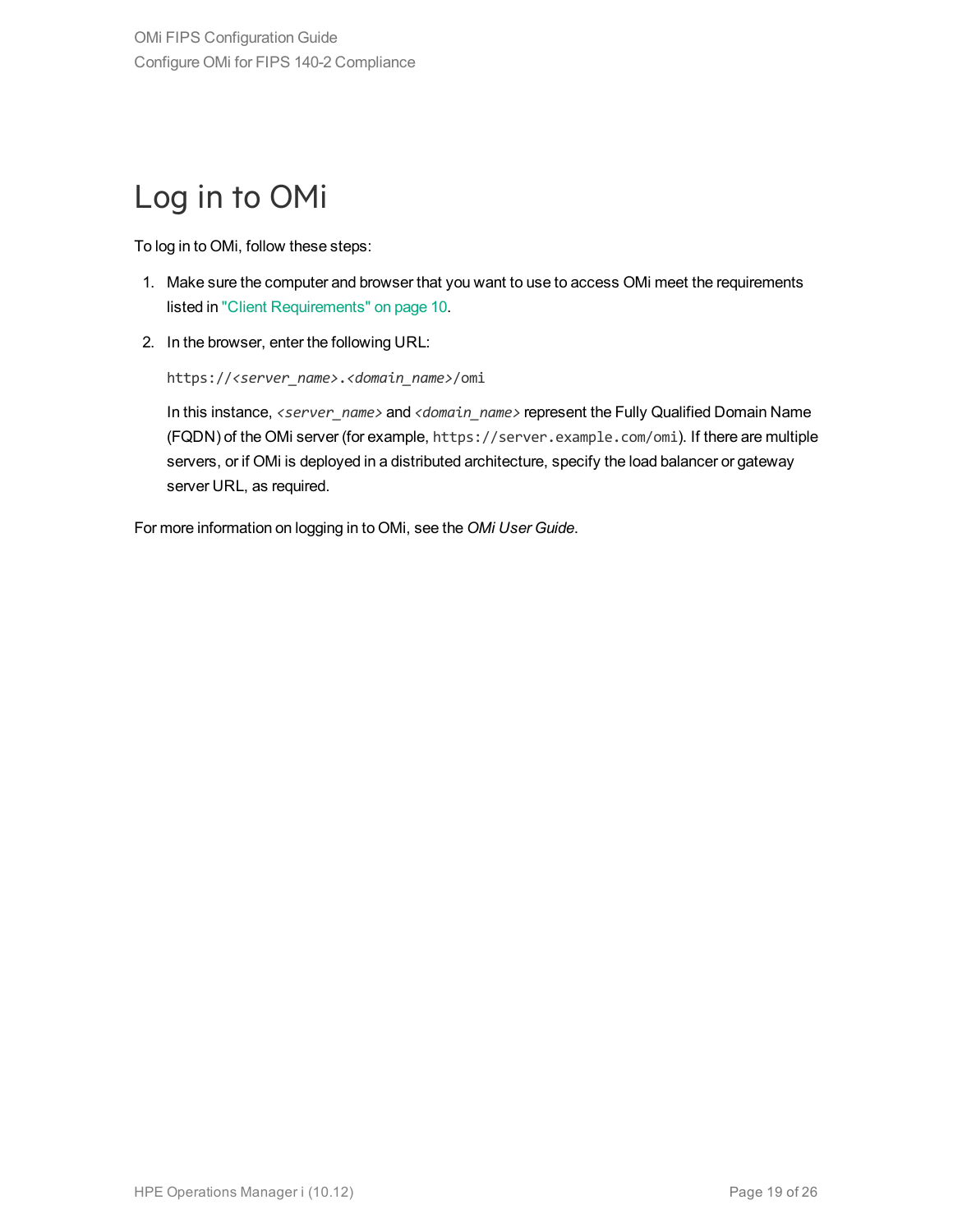# <span id="page-19-0"></span>Configure Operations Agent for FIPS 140-2 **Compliance**

This section provides a brief description of how to install Operations Agent in FIPS mode and how to enable FIPS mode for an already installed agent. For more detailed information on Operations Agent in FIPS mode, see the *Operations Agent User Guide*.

This section includes:

### <span id="page-19-1"></span>Requirements

Before installing Operations Agent for FIPS mode, make sure the following requirements are met:

- OMi server is running in FIPS mode.
- Operations Agent 12.00 or later for running Operations Agent in FIPS mode.
- Operations Agent12.01 or 12.00 with hoftix QCCR1A184109 to install Operations Agent in FIPS mode.

### <span id="page-19-2"></span>Install Operations Agent

This section includes:

- "Install [Operations](#page-19-3) Agent in FIPS mode" below
- <span id="page-19-3"></span>• "Switch [Operations](#page-20-0) Agent to FIPS mode" on the next page

#### Install Operations Agent in FIPS mode

To install Operations Agent in FIPS mode, follow these steps: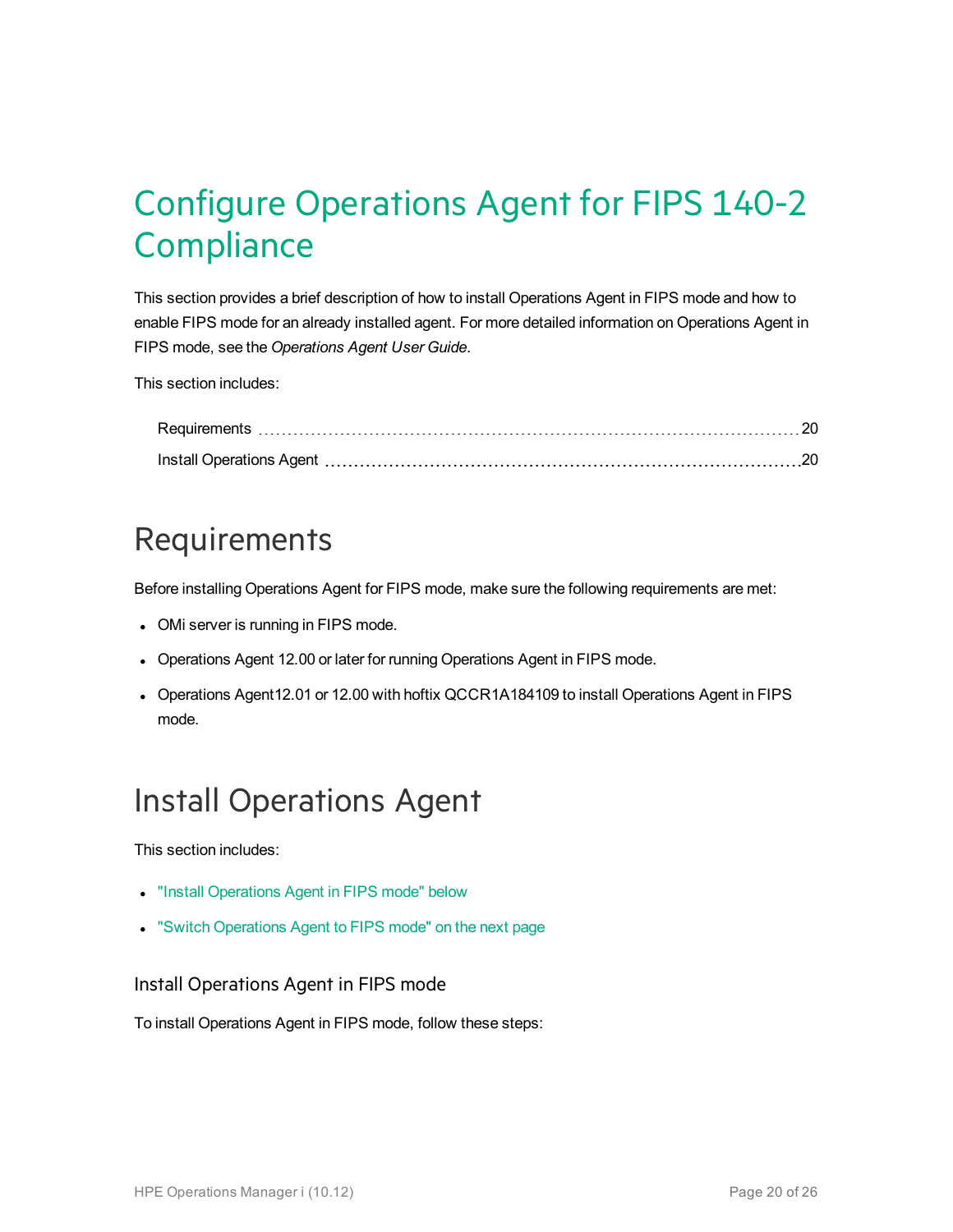- 1. Create a profile file manually on the node.
- 2. Add the following line to the file:

set nonXPL.config:FIPS MODE=true

If JRE is installed on the agent system, also add the following line:

```
set nonXPL.config:FIPS_JAVAHOME=<jre_dir_path>
```
Replace <*jre\_dir\_path*> with the location of the JRE on the node, for example "C:\Program Files (x86)\Java\jre1.8.0 66". The agent installation automatically sets the FIPS JAVAHOME variable if the HPE Software ovJREb shared component is installed.

3. Install Operations Agent by using the profile file.

#### **Example:**

```
cscript oainstall.vbs -i -a -agent_profile <path>\<profile_file> -s
<management_server> [-cs <certificate_server>]
```
Depending on your OMi deployment, specify the gateway server, load balancer, or reverse proxy as the agent's management server, and the data processing server as certificate server.

For detailed information on how to install Operations Agent by using the profile file, see the *Operations Agent and Operations Smart Plug-ins for Infrastructure Installation Guide*.

4. In the OMi user interface, open the Certificate Requests manager and accept the new certificate request:

#### **Administration > Setup and Maintenance > Certificate Requests**

For more information on granting certificate requests in OMi, see the *OMi Administration Guide*.

5. *Optional.* Check that the agent is running in FIPS mode:

ovbbccb –status

<span id="page-20-0"></span>If the output includes FIPS mode: ON, the agent is running in FIPS mode.

#### Switch Operations Agent to FIPS mode

You can switch an already installed Operations Agent to FIPS mode by running FIPS\_tool locally on the agent system. If there are already policy templates installed on the node, you must redeploy the configuration from OMi.

To switch an already installed Operations Agent to FIPS mode, follow these steps: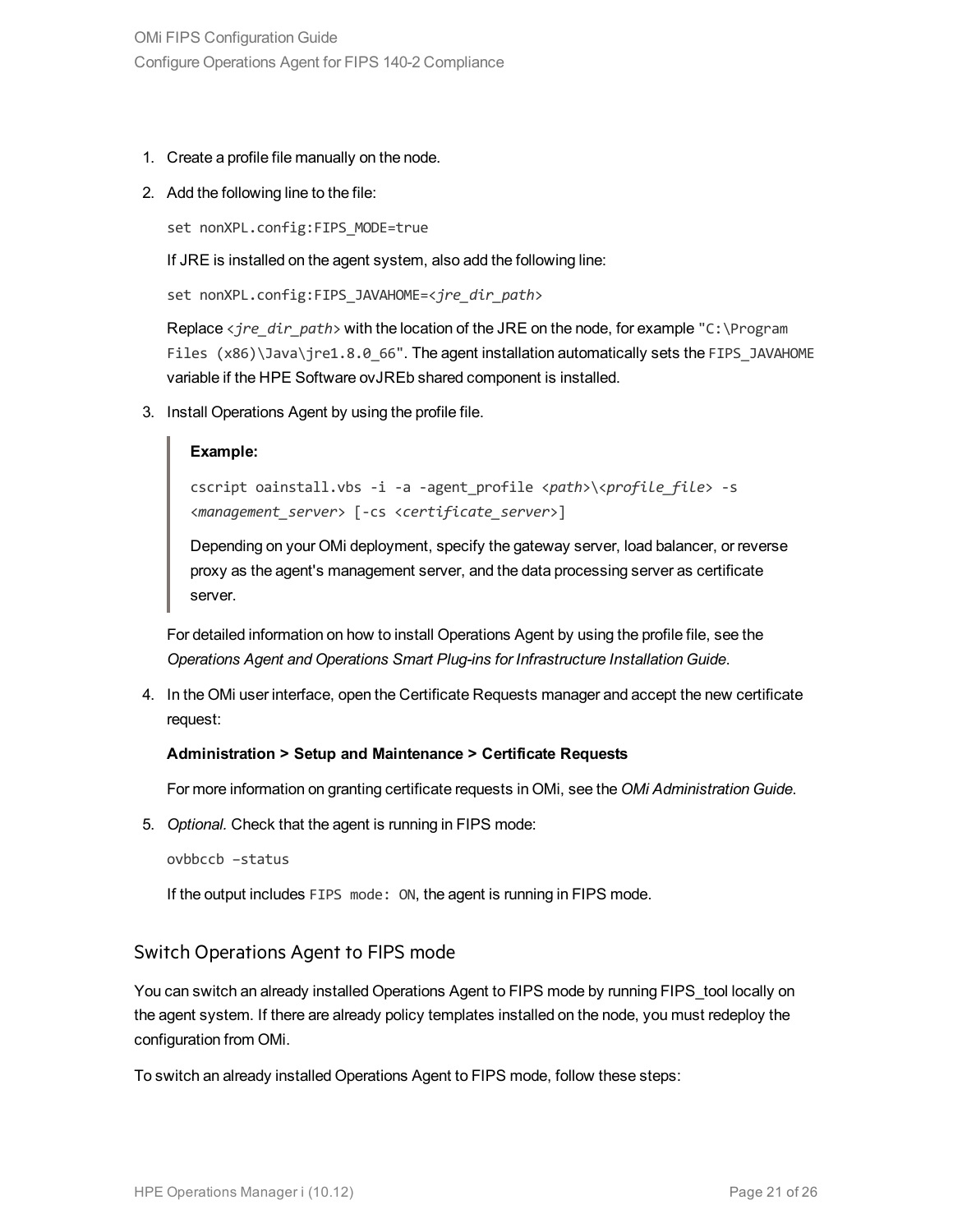- 1. Run the FIPS\_tool CLI on the Operations Agent system:
	- a. Navigate to the following location:
		- Windows: %OvInstallDir%\lbin\secco\FIPS\_tool

%OvInstallDir% default: C:\Program Files\HP\HP BTO Software\

- HP-UX, Linux, and Solaris: /opt/OV/lbin/secco/FIPS\_tool
- AIX: /usr/lpp/0V/lbin/secco/FIPS tool
- b. Run the following command:

perl FIPS\_tool -enable\_FIPS [-Java\_Home <*jre\_dir\_path*>]

Alternatively, use an already installed Java on your system, and set -Java\_Home with the location of the JRE on the system.

#### **Example:**

"C:\Program Files\HP\HP BTO Software\nonOV\perl\a\bin\perl.exe" FIPS\_ tool -enable FIPS -Java Home "C:\Program Files (x86)\Java\jre1.8.0 66"

**Note:** The FIPS tool CLI automatically sets the -Java Home option if the HPE Software OvJREB shared component is installed on the node.

**Note:** Make sure to run the FIPS\_tool CLI under the same user as the agent processes.

For more information on the FIPS tool CLI, run FIPS tool -help.

2. *Optional.* Check that the agent is running in FIPS mode:

```
ovbbccb –status
```
If the output includes FIPS mode: ON, the agent is running in FIPS mode.

- 3. If the agent was previously not connected to an OMi sever running in FIPS mode, connect the agent to it and reassign the configuration to the monitored node.
- 4. Redeploy the assignments to the node.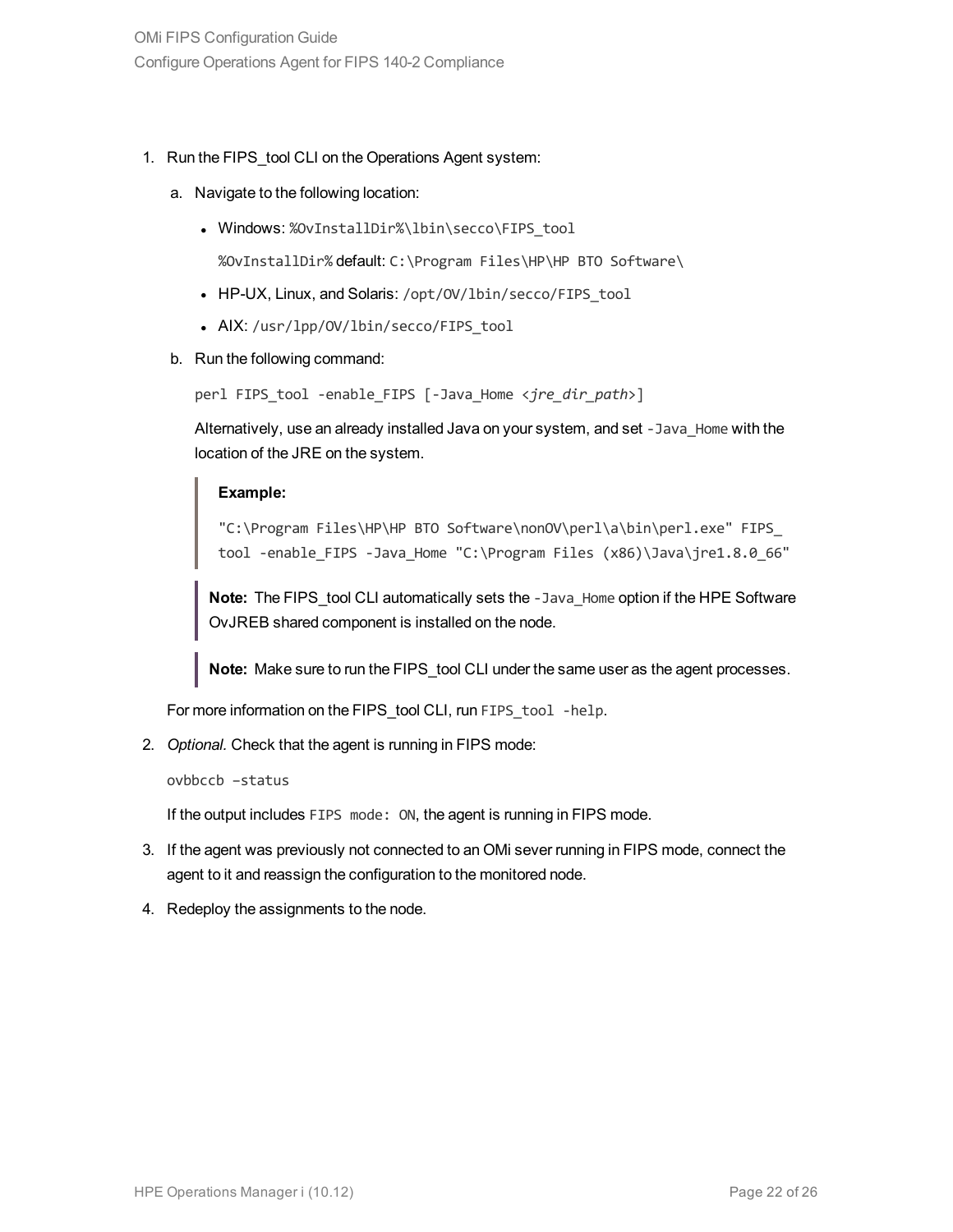# <span id="page-22-0"></span>Configure the Data Flow Probe for FIPS 140-2 Compliance

This section includes:

### <span id="page-22-1"></span>Requirements

Before you start configuring the Data Flow Probe for FIPS mode, make sure the following requirements are met:

- OMi server is running in FIPS mode.
- Data Flow Probe has the same version as the RTSM on the OMi server.

### <span id="page-22-2"></span>Configure the Data Flow Probe for FIPS Mode

**Note:** Data Flow Probes that are upgraded to version 10.21 are switched to FIPS mode automatically.

To configure the Data Flow Probe for FIPS mode, follow these steps:

- 1. Install the Data Flow Probe as described in the *OMi Data Flow Probe Installation Guide*.
- 2. Switch the probe to FIPS mode:
	- <sup>o</sup> If the OMi/RTSM server is running in FIPS mode with *HTTP* enabled, the Data Flow Probe is switched automatically to FIPS mode when you connect it to OMi, and you do not have to perform any additional steps.
	- <sup>o</sup> If the OMi/RTSM server is running in FIPS mode with *HTTPS* enabled (the default), follow these steps:
		- i. Stop the probe.
		- ii. Open the following file in a text editor: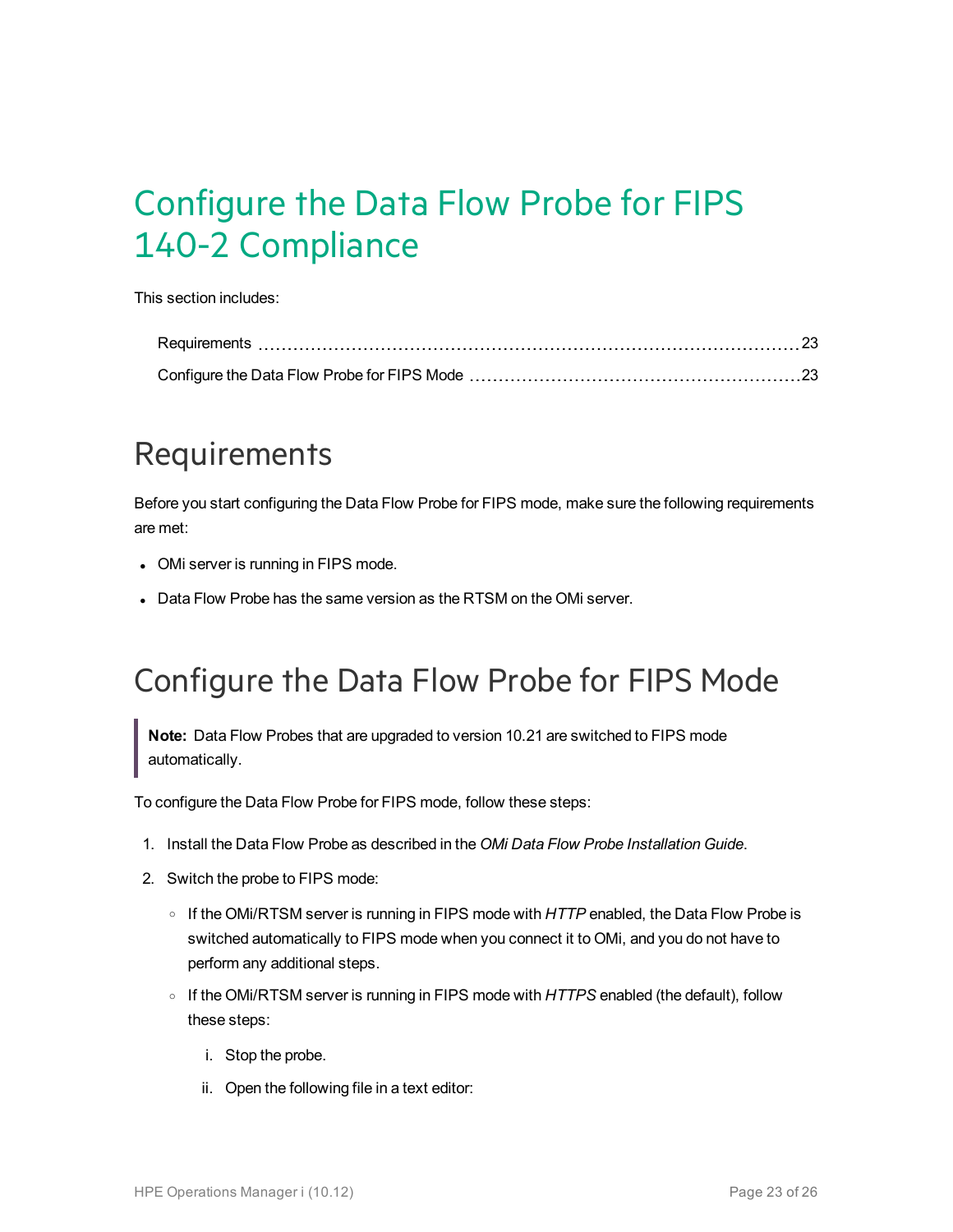<*DFP install folder*>/conf/security/ssl.properties

iii. Locate the following attributes, and update their values as follows:

```
javax.net.ssl.keyStore=FIPS_HPProbeKeyStore.jks
javax.net.ssl.trustStore=FIPS_HPProbeTrustStore.jks
```
iv. Copy the jar files of JCE Unlimited Strength Jurisdiction Policy Files 8 into the %\DataFlowProbe\_HOME%\bin\jre\lib\security directory on the Data Flow Probe machine.

For more information about how to obtain these files, see the *HPE Universal CMDB FIPS Deployment Guide*.

- v. Add the probe.fips.status=1 line into the DataFlowProbe.properties file on the Data Flow Probe machine, and then save the file.
- vi. Restart the probe.

**Note:** If the Data Flow Probe is in separate mode, you must perform steps iv, v, and vi for both the Probe Manager and the Probe Gateway.

- 3. *Optional.* Verify that the probe is switched to FIPS mode:
	- a. Go to the probe's JMX Console.

For example: *<Probe\_IP>*:*<Probe\_Port>*/jmx-console/

- b. Search for getFipsStatus.
- c. On the result page, check whether the value of the FipsStatus attribute is Current probe is in FIPS mode.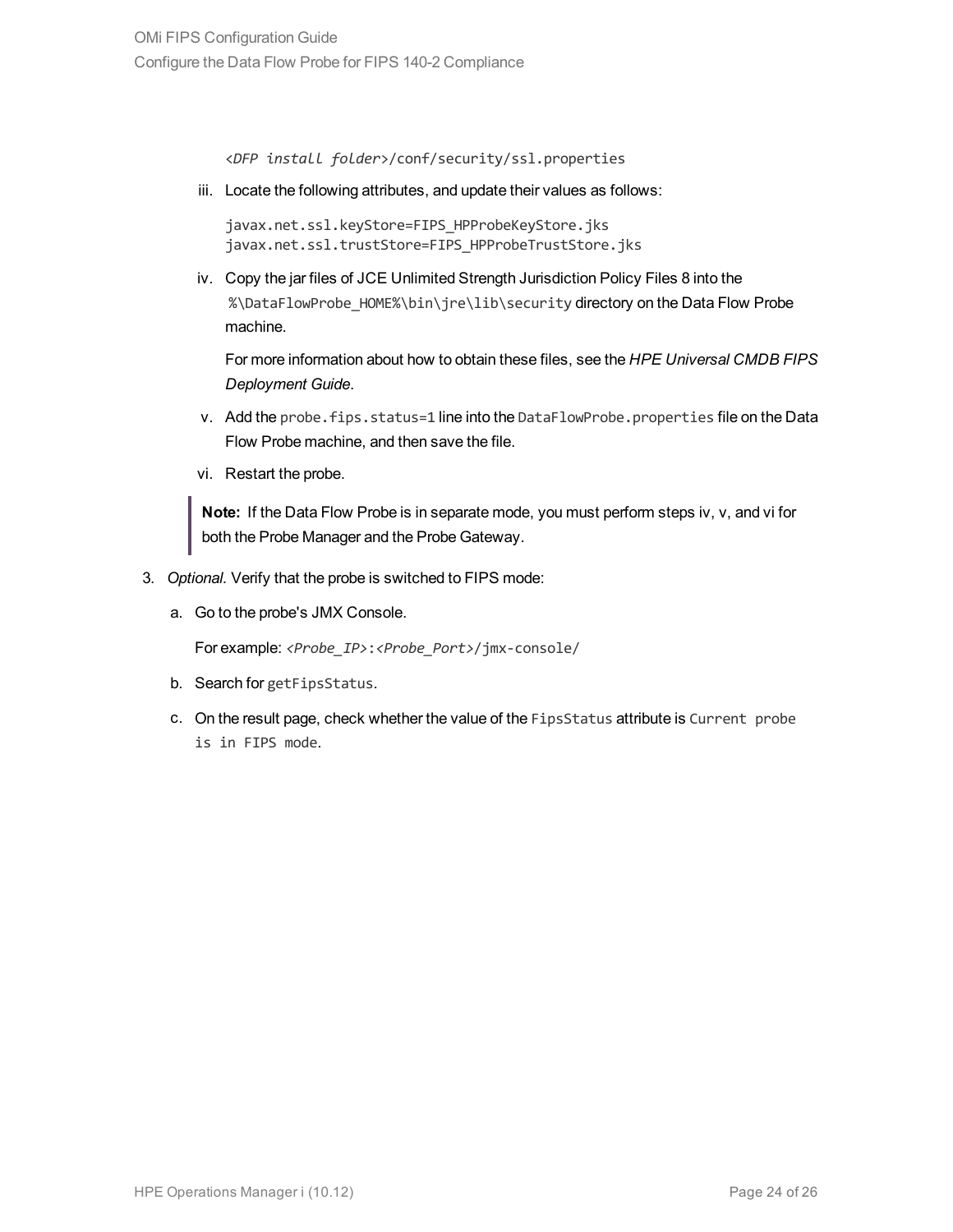# <span id="page-24-0"></span>Establish Trust Between OMi and OM **Deployments**

For connection and communication between OMi and OM hosts or other OMi hosts, you must establish a trust relationship between the systems. In FIPS mode, the trusted certificates must be exchanged manually. To do so, follow these steps:

1. On the OMi data processing server, execute the following command:

ovcert -exporttrusted -file <*omi.cer*>

2. On the external system (OM or other OMi deployment), execute the following command:

ovcert -exporttrusted -file <*other.cer*>

- 3. Copy <*other.cer*> from the external system to the OMi data processing server.
- 4. Copy <*omi.cer*> from the OMi data processing server to the external system.
- 5. On the OMi data processing server, execute the following commands:

ovcert -importtrusted -file <*other.cer*>

ovcert -importtrusted -file <*other.cer*> -ovrg server

6. On the external system, execute the following commands:

ovcert -importtrusted -file <*omi.cer*>

ovcert -importtrusted -file <*omi.cer*> -ovrg server